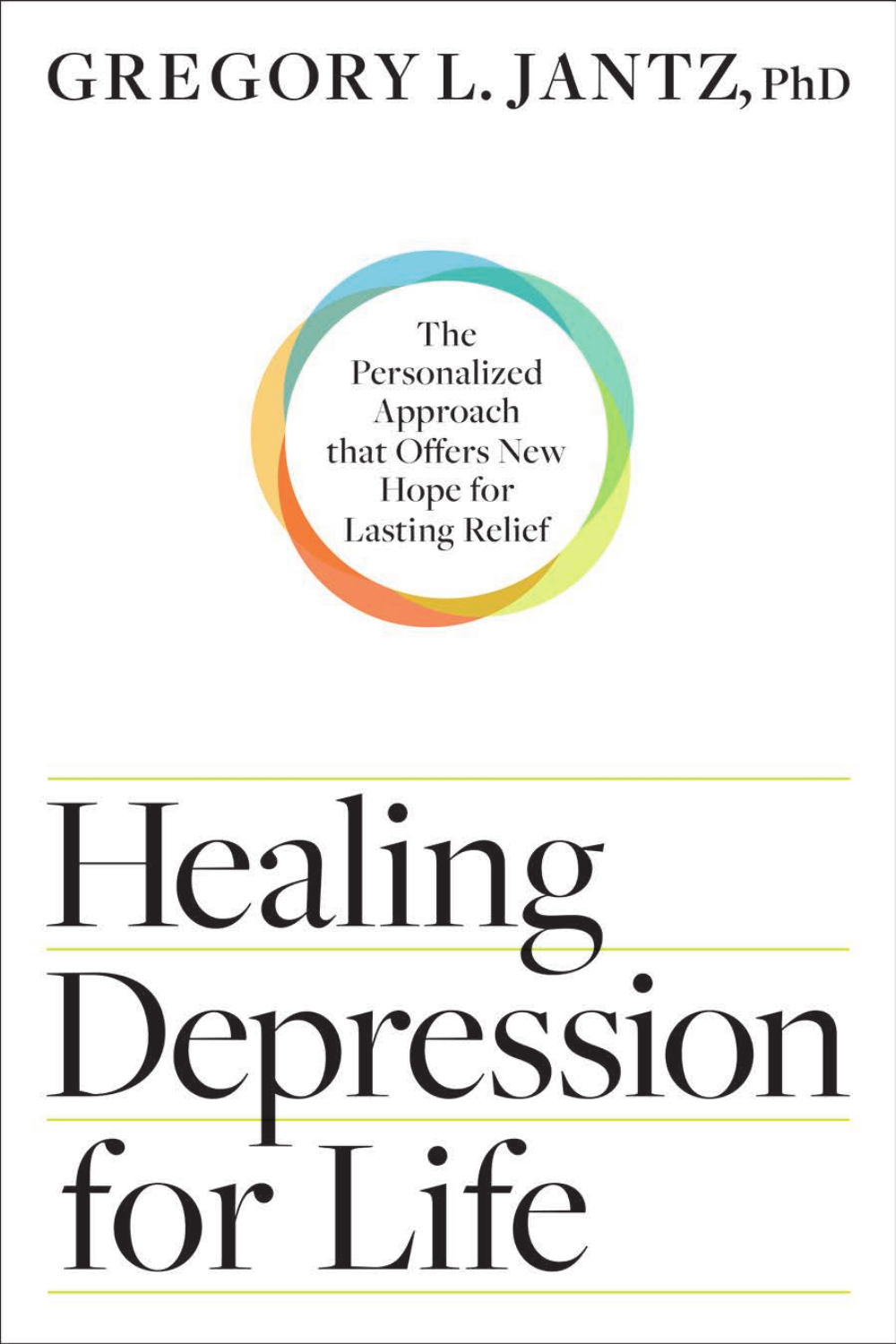**Healing Depression for Life**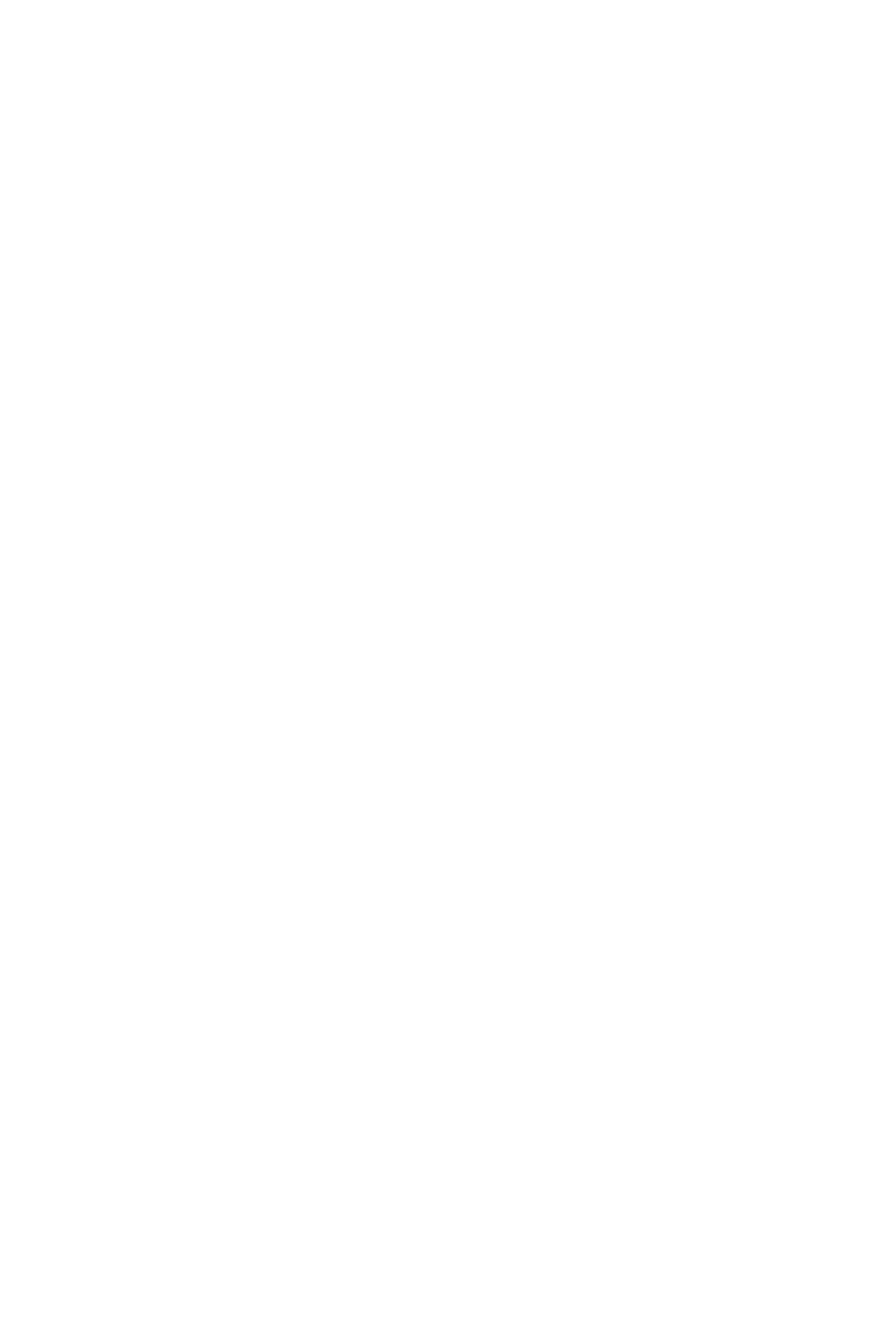The Personalized Approach that Offers New Hope for Lasting Relief

#### **GREGORY L. JANTZ, PhD WITH KEITH WALL**

## $\gamma$ r Life ression Healing

TYNDALE **MOMENTUM®** 



The nonfiction imprint of Tyndale House Publishers, Inc.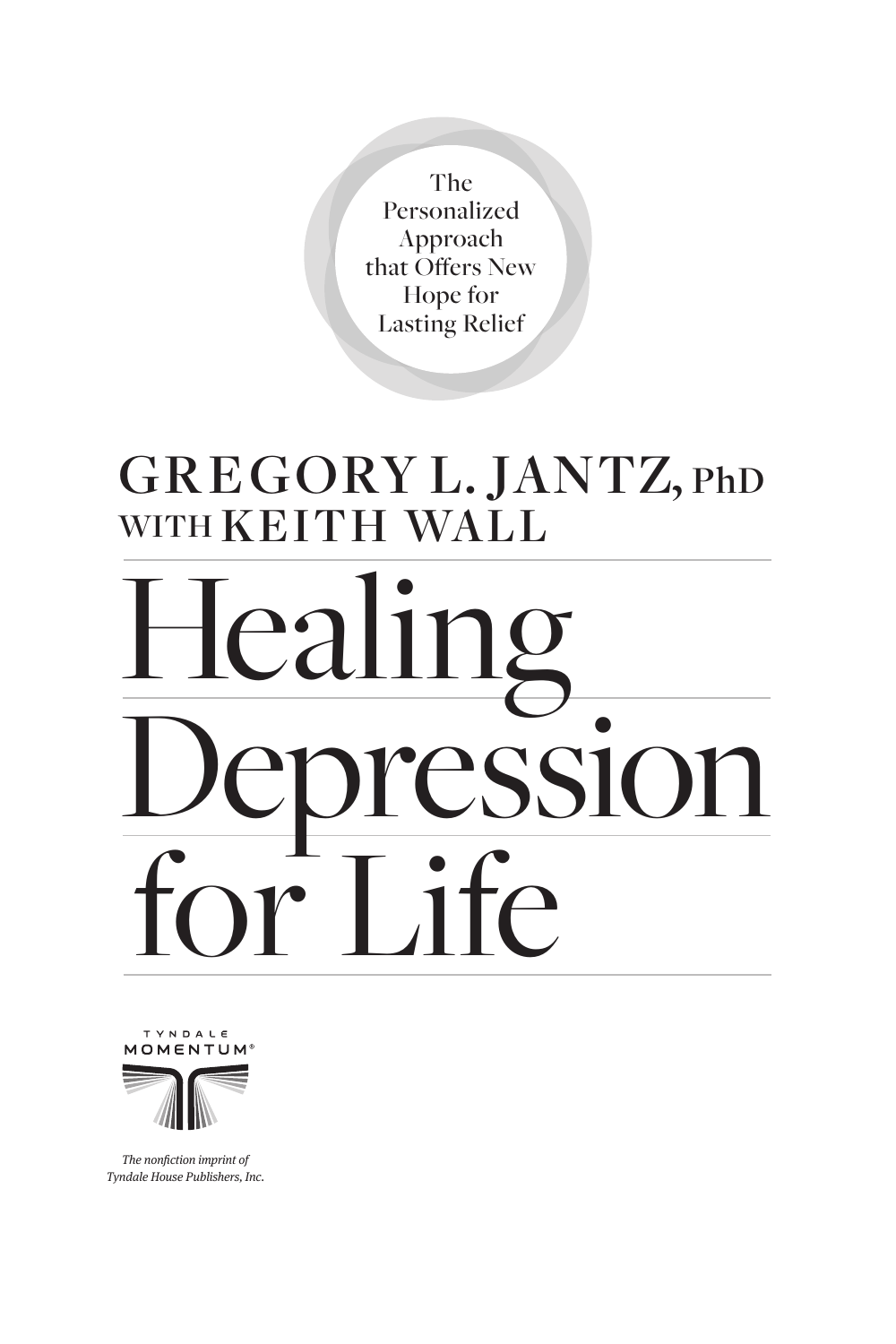Visit Tyndale online at www.tyndale.com.

Visit Tyndale Momentum online at www.tyndalemomentum.com.

*TYNDALE*, *Tyndale Momentum*, and Tyndale's quill logo are registered trademarks of Tyndale House Publishers, Inc. The Tyndale Momentum logo is a trademark of Tyndale House Publishers, Inc. Tyndale Momentum is the nonfiction imprint of Tyndale House Publishers, Inc., Carol Stream, Illinois.

*Healing Depression for Life: The Personalized Approach that Offers New Hope for Lasting Relief*

Copyright © 2019 by Dr. Gregory Jantz. All rights reserved.

Cover illustration by Jennifer Phelps. Copyright © Tyndale House Publishers, Inc. All rights reserved.

Author photograph by Karen Obrist, copyright © 2014. All rights reserved.

Designed by Jennifer Phelps

Edited by Jonathan Schindler

Published in association with The Bindery Agency, www.TheBinderyAgency.com.

All Scripture quotations, unless otherwise indicated, are taken from the Holy Bible, *New International Version*, ® *NIV*. ® Copyright © 1973, 1978, 1984, 2011 by Biblica, Inc.® Used by permission. All rights reserved worldwide.

Scripture quotations marked NLT are taken from the *Holy Bible*, New Living Translation, copyright © 1996, 2004, 2015 by Tyndale House Foundation. Used by permission of Tyndale House Publishers, Inc., Carol Stream, Illinois 60188. All rights reserved.

For information about special discounts for bulk purchases, please contact Tyndale House Publishers at csresponse@tyndale.com, or call 1-800-323-9400.

ISBN 978-1-4964-3461-6

Printed in the United States of America

25 24 23 22 21 20 19 7 6 5 4 3 2 1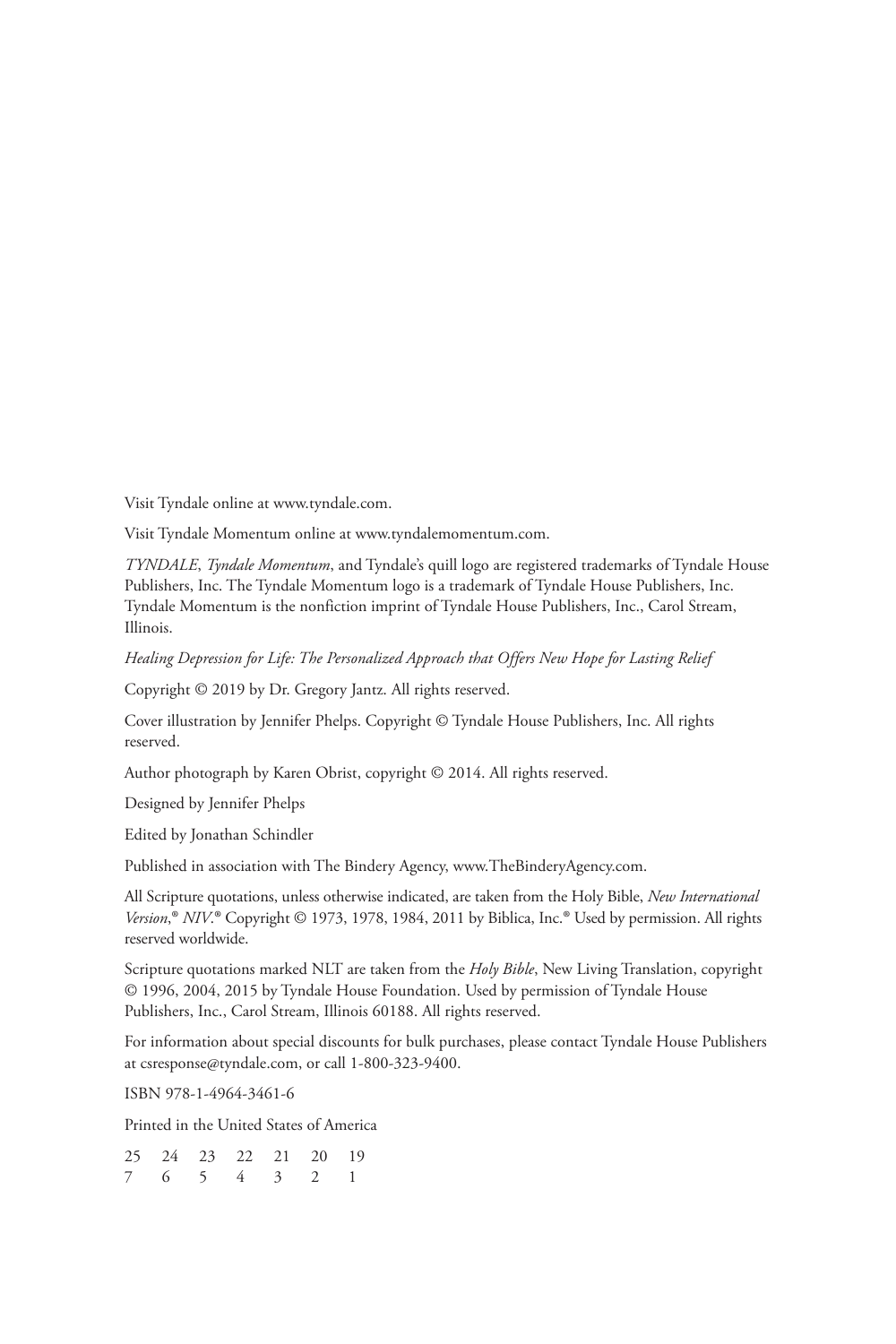### Contents

#### **[FOREWORD BY MICHAEL GURIAN, PHD](#page-7-0)** *ix* **INTRODUCTION: HELP IS ON THE WAY xiii**

**1** [Finding a New Path Forward](#page-23-0) *1*

#### **Part 1:** Mind

- **2** Sound Asleep *17*
- **3** Your Devices, Your Depression *31*
- **4** Stressed and Depressed *45*
- **5** A Hard Look at Hard Issues *59*

#### **Part 2:** Soul

- **6** The Three Deadly Emotions *77*
- **7** The Antidote for Toxic Emotions *91*
- **8** Strength through Soul Care *103*

#### **Part 3:** Body

- **9** Start Moving and Start Improving *117*
- 10 Good Food = Good Mood  $I3I$
- **11** Time to Take Out the Trash *151*
- **12** Is Your Gut Stuck in a Rut? *165*
- **13** The Magic of Micronutrients *181*
- **14** Reinventing Your Future *193*

```
 APPENDIX 1: SELF-ASSESSMENT TOOLS  203
 APPENDIX 2: LEAVE NO STONE UNTURNED  215
APPENDIX 3: WHOLE HEALTH MATTERS 223
 APPENDIX 4: RECOMMENDED RESOURCES  229
 NOTES  235
 ABOUT THE AUTHORS  245
```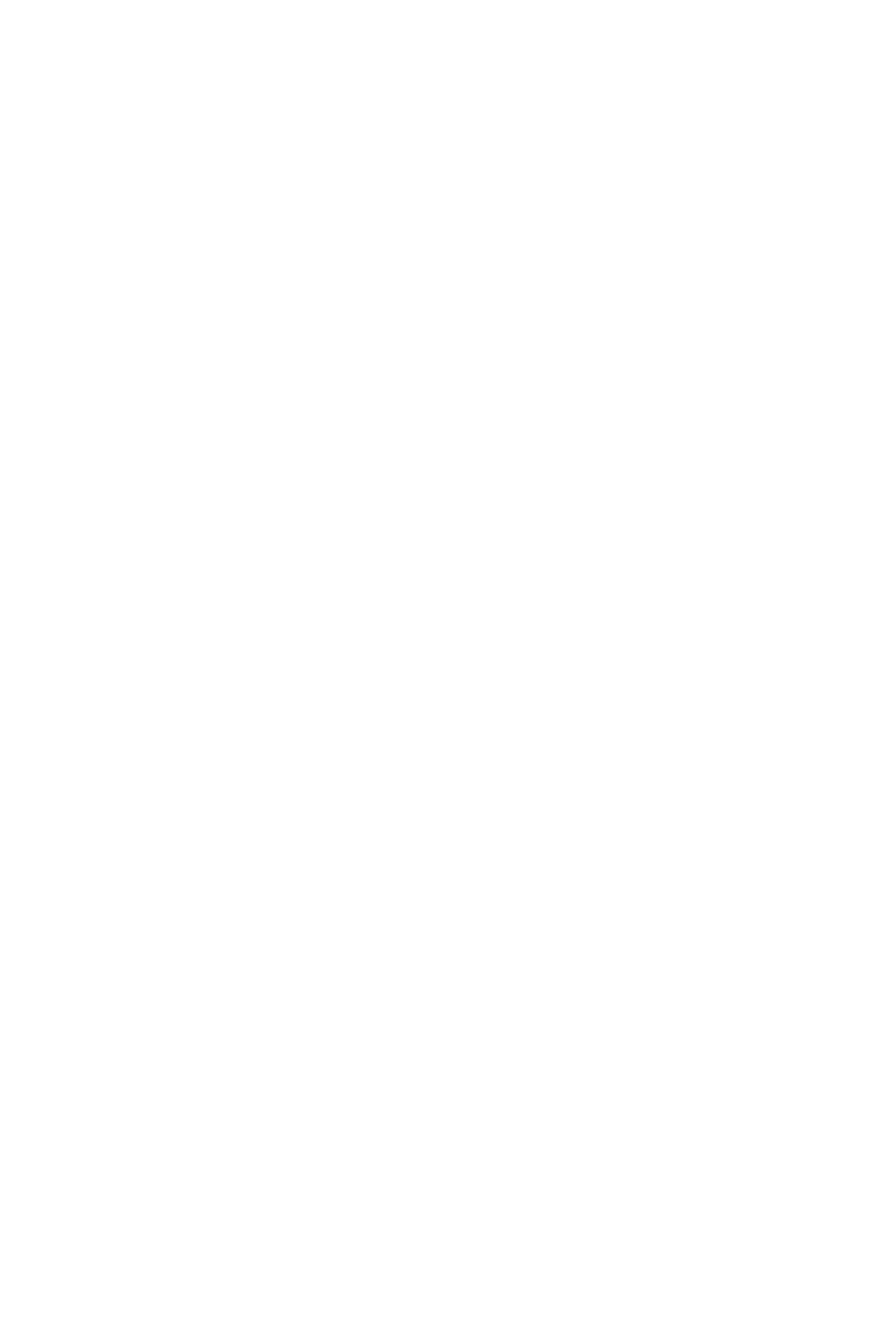## <span id="page-7-0"></span>Foreword

Throughout my life, I've battled depression. During my childhood, it came as a dark veil, accompanied by traumatic childhood experiences and carried through my blood and brain by what we now call "depression genetics."

Because of my moods, when I was ten years old, my parents took me to a psychiatrist. I got some help but also found more trauma, in the form of sexual molestation. This experience led to still more depression.

Both the already-established depression and the molestation would later become two pillars of my adult resilience. But a boy could not know that then. I only knew confusion, pain, and tunnels of darkness. As the trauma and darkness moved through my adolescence, I went back into therapy at sixteen, a boy-man who spent the next ten years talking, journaling, medicating, self-medicating, writing, thinking, feeling, withdrawing, competing, risking, and loving my way out.

Each process worked for its part, and ten years of therapy helped a great deal. By my early thirties, I authentically felt that I was an adult who had been healed of childhood trauma and was quite functional, quite alive. But I still battled depression. Medication helped, as did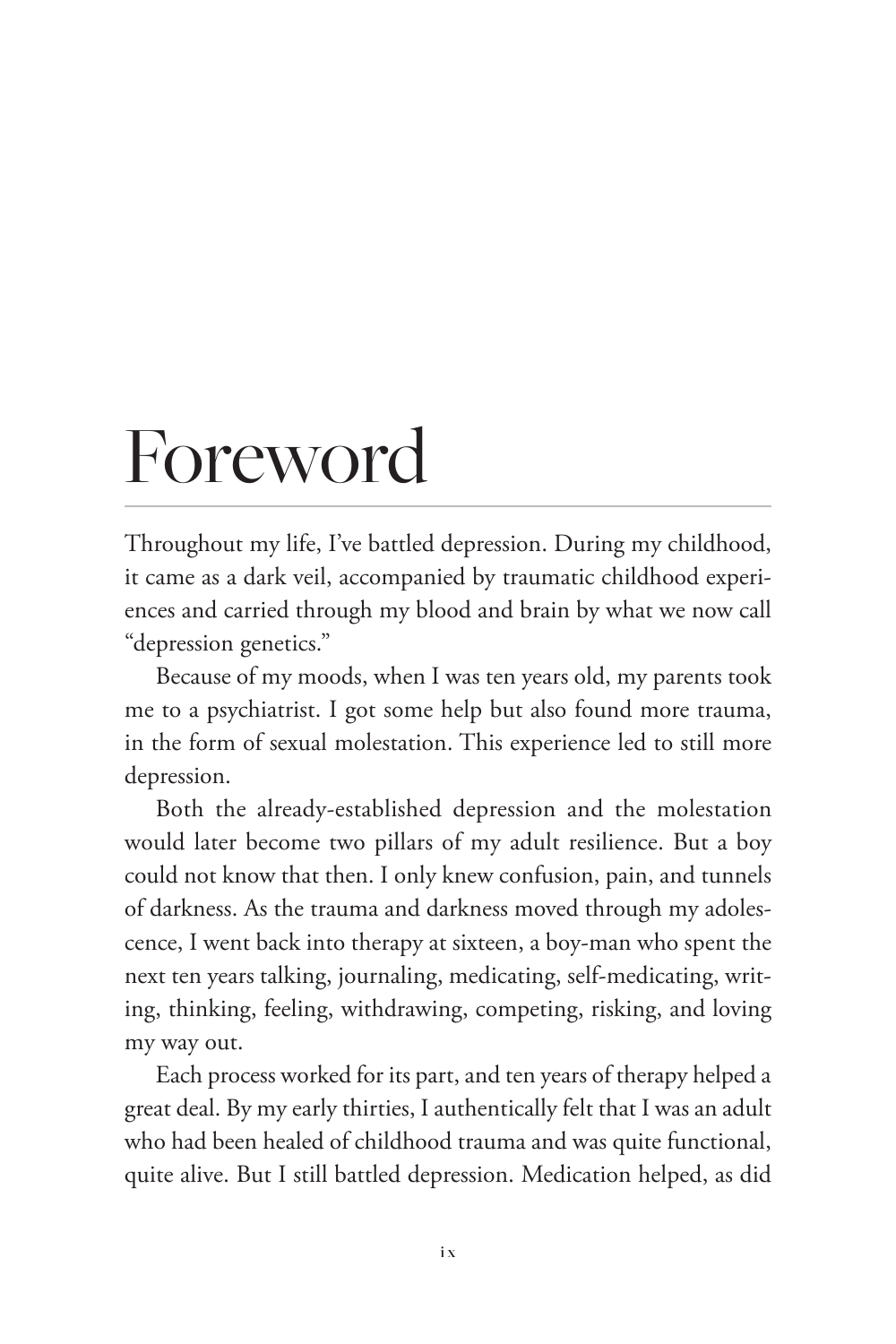getting better sleep, ending addictions, eating no more junk or food I was allergic to, exercising, forming close relationships, growing in self-awareness, and engaging in therapy, spiritual practices, and discipline. Indeed, many of the practices represented in the chapters of this new book by Dr. Gregory Jantz became best practices in my own life.

But depression is a song inside us, and it keeps singing. We need constant help, constant companionship, and constant self-awareness.

And we need good teachers.

Gregg Jantz is a good teacher. *Healing Depression for Life* is a constant and powerful companion. I can attest to its best practices in the way that someone who stares at dawn skies for months can attest to seeing only little sun or no sun at all—just a dullness, a numb, inhibited destiny of narrowed corners. But then something pivots, the world moves, the person moves, and the person has the new feeling of seeing full on—without opaqueness, without fear, without an internal storm—the lovely world again. Healing depression for life is a real concept, even though we know it gets its greatest power from our individual ability to live it out as a prolific metaphor.

Meeting Dr. Gregg Jantz, talking with him about depression and addiction, and providing consulting and training to the clinic he founded—The Center: A Place of Hope—has been one of the highlights of my career. We've worked together on projects not just in Edmonds, Washington, where the clinics are nestled at the base of beautiful hills and mountains, but elsewhere in the country too speaking, training, researching, and writing together.

Gregg and his team live at the leading edge of whole-person health and wellness. They take on the big issues, the big themes, and the epic journeys of sadness, addiction, anxiety, pain, and loss, and they do so with best practices always in mind. The clinic, its practitioners, and Dr. Jantz give new hope to their clients. Throughout my friendship with Dr. Jantz and my consulting work with The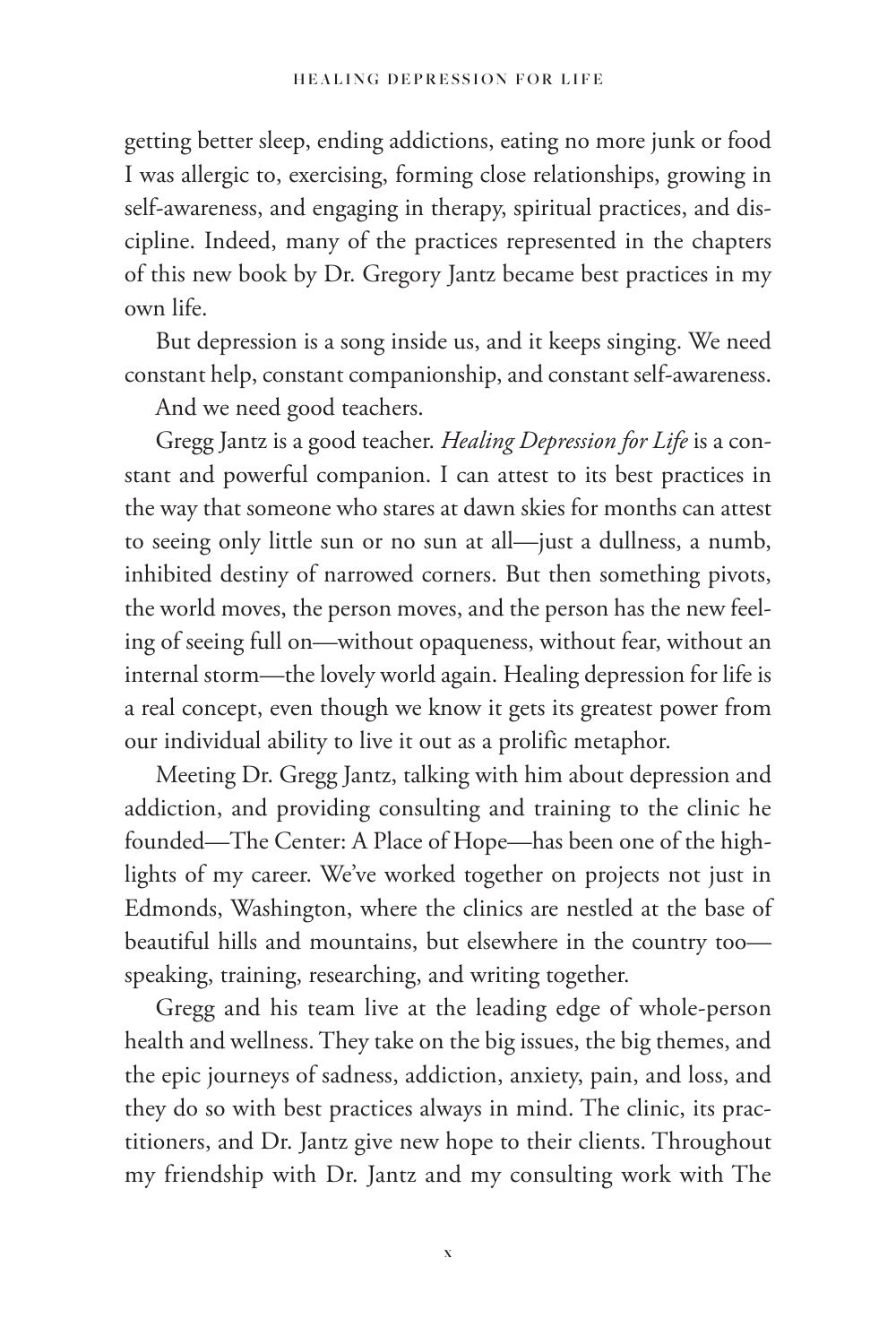#### **FOREWORD**

Center, I've most admired two basic precepts of the work, both of which ground this book:

- the importance of spiritual process (connectedness, mystery, purpose, mindfulness), which provides a basis for healing depression
- the idea that mind and body cannot be separated in a human soul and person: to heal depression, we must heal the body, too

A pill might be helpful for a person, but a pill is not enough for either of these precepts to be fully realized. The body requires action, as does the mind, in the same way a pilot is only as good as the airplane he or she is managing.

In *Healing Depression for Life*, a lifetime of Dr. Jantz's own work joins a lifetime of confidential client stories and the assistance of his colleagues and science-based research to form an impressive, accessible, gently written, and essential book for those on the path of depression.

No matter where you are in your journey—whether you are currently struggling with depression or one of your progeny or family members is haunted by the darkness—you will find in this book a blueprint for a healing process that will provide you with what you need to succeed in the struggle.

With depression statistics skyrocketing today, The Center's approach is not just timely; it can also be life saving.

> *Dr. Michael Gurian* New York Times *bestselling author of* Saving Our Sons *and*  The Minds of Girls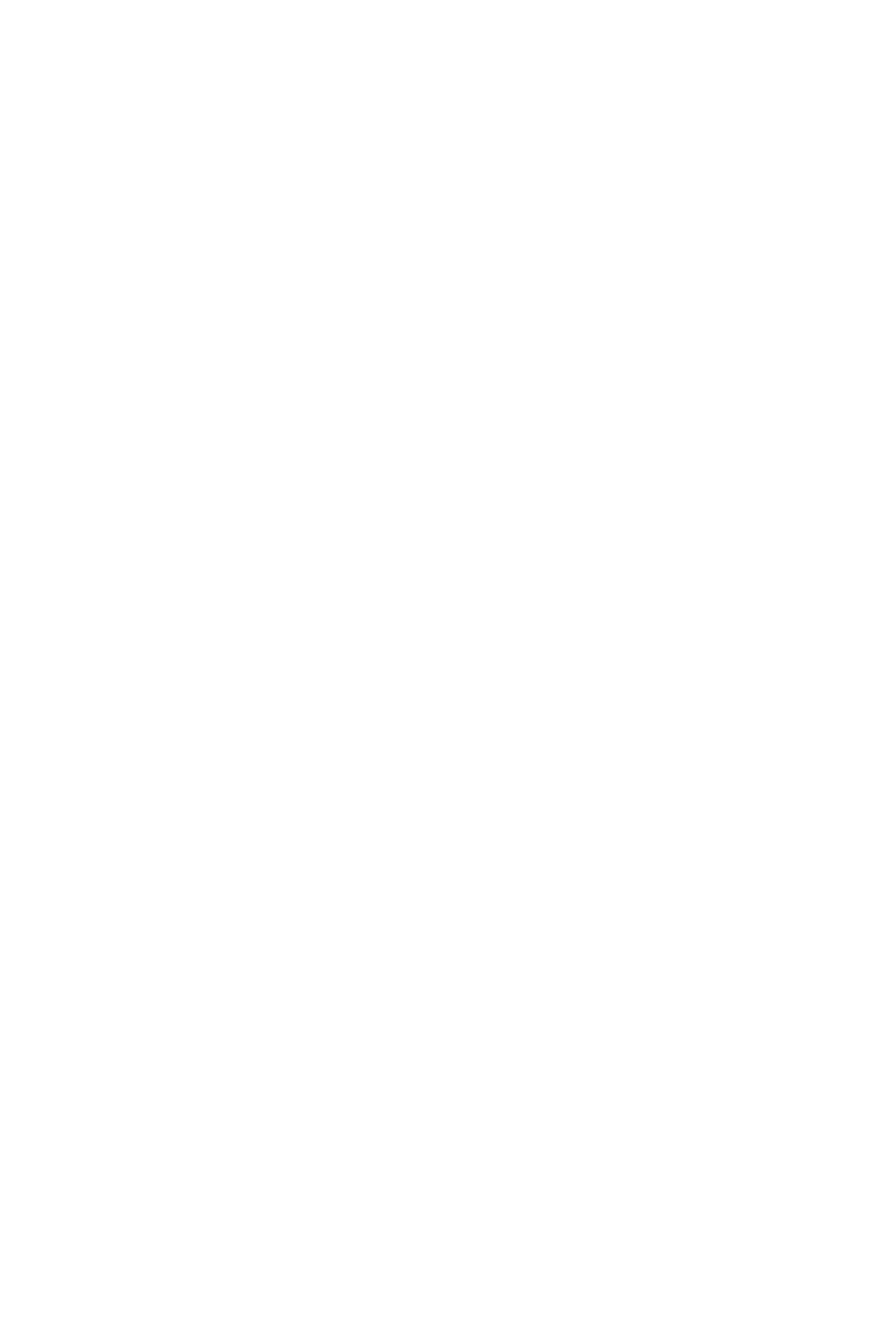#### <span id="page-11-0"></span>**INTRODUCTION**

## Help Is on the Way

*If Depression Has You Feeling Hopeless, You've Come to the Right Place*

Depression is a worn-out word these days. Sports fans are "depressed" after their teams lose. Most news reporting is criticized for being "depressing." The blogosphere and social media sites are clogged with every viewpoint under the sun as to the causes and cures of depression. As happens with most overused words, the real meaning of this one is fast becoming vague and abstract to many people.

But not to the millions of Americans who suffer from its all-tooreal effects every year.

And not to me. As a mental health expert, I resist assigning the word *depression* to others as an impersonal diagnosis with professional detachment or superiority. Over the years, I've learned an enormous amount about the medical science of this condition. But by far the lessons I value most are those I learned from the inside out. I understand firsthand how deep the cavern of depression can go and how dark it can get—because I've been there.

I know how it feels to wake up in the morning and wonder where I'll find the energy to take my next breath.

I have looked out at the once-vibrant world and seen only shades of gray, dull and flattened.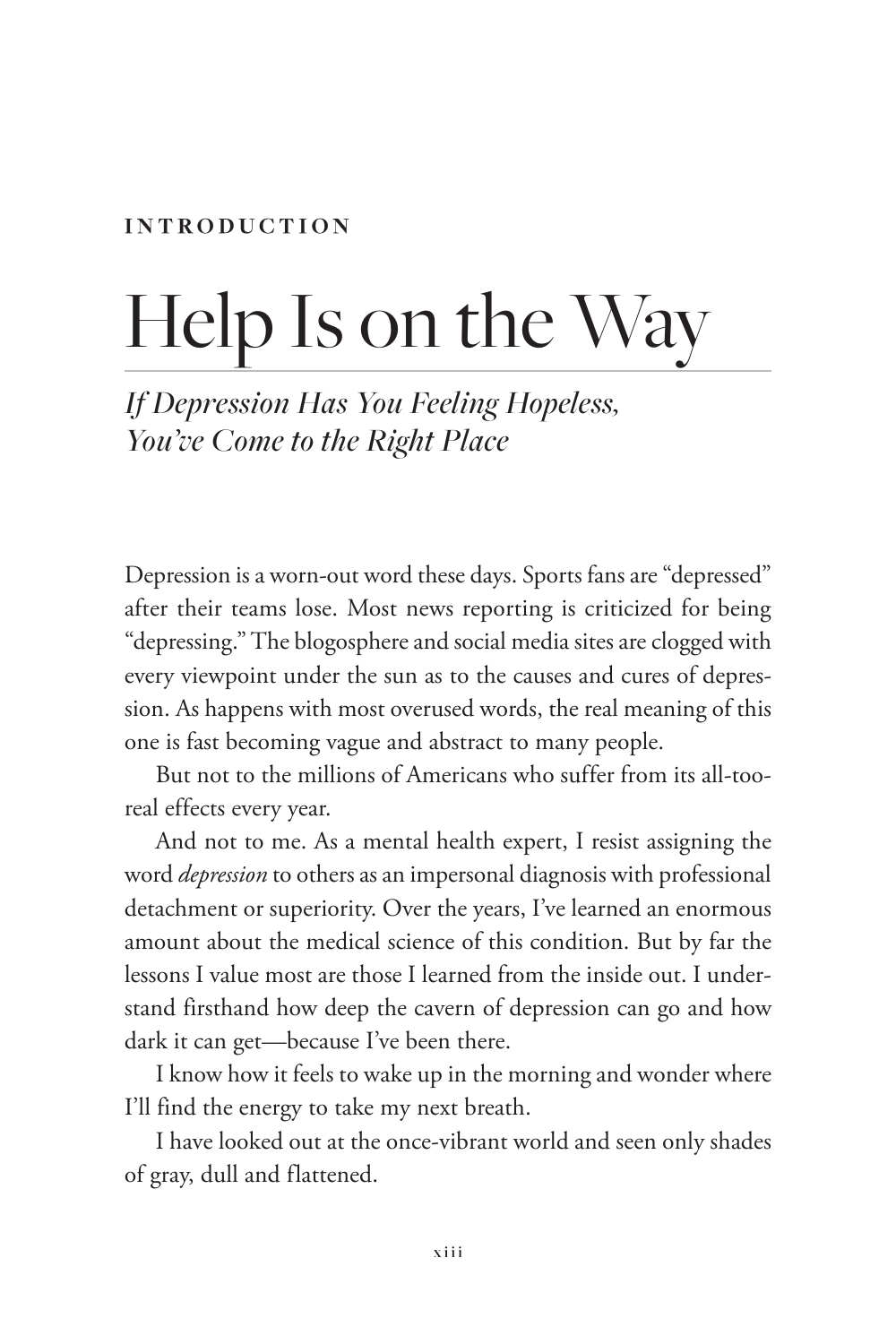I have felt the desperate and terrifying impulse to run away from my life, as fast and as far as my legs would carry me.

If you recognize these feelings in yourself because you've experienced them too, you needn't worry that the book in your hands is just another list of smug or simplistic "solutions" or half-baked theories that don't bear much resemblance to your own experience. If you suffer from depression, you know very well that the answers you seek aren't easy or simple—or you would have found them already. You know better than anyone that you face an entrenched enemy, devious and determined and able to attack from many angles and in many forms.

But what you may not know is . . . *that's not the end of the story*.

None of us is truly stuck in that dark place with no hope of return. I wrote this book because I'm excited to help you see this for yourself. I want to share with you the single most important thing I've ever learned about depression—priceless knowledge gained in the trenches of personal struggle. It is simply this:

Depression does not need to be a life sentence. You *can* heal.

How can I be so sure? Because recent findings in the study of depression have yielded new and effective treatments. Because I've witnessed healing happen in case after case of treatment-resistant depression at my clinic. And because I've experienced healing in my own life too.

#### **Wounded Healer**

In the early 1980s, I had already launched The Center: A Place of Hope, a Seattle-area clinic specializing in treating depression, anxiety, eating disorders, and other significant mental health issues. The effectiveness of our work with those who were struggling with eating disorders had drawn broad attention, and my team and I had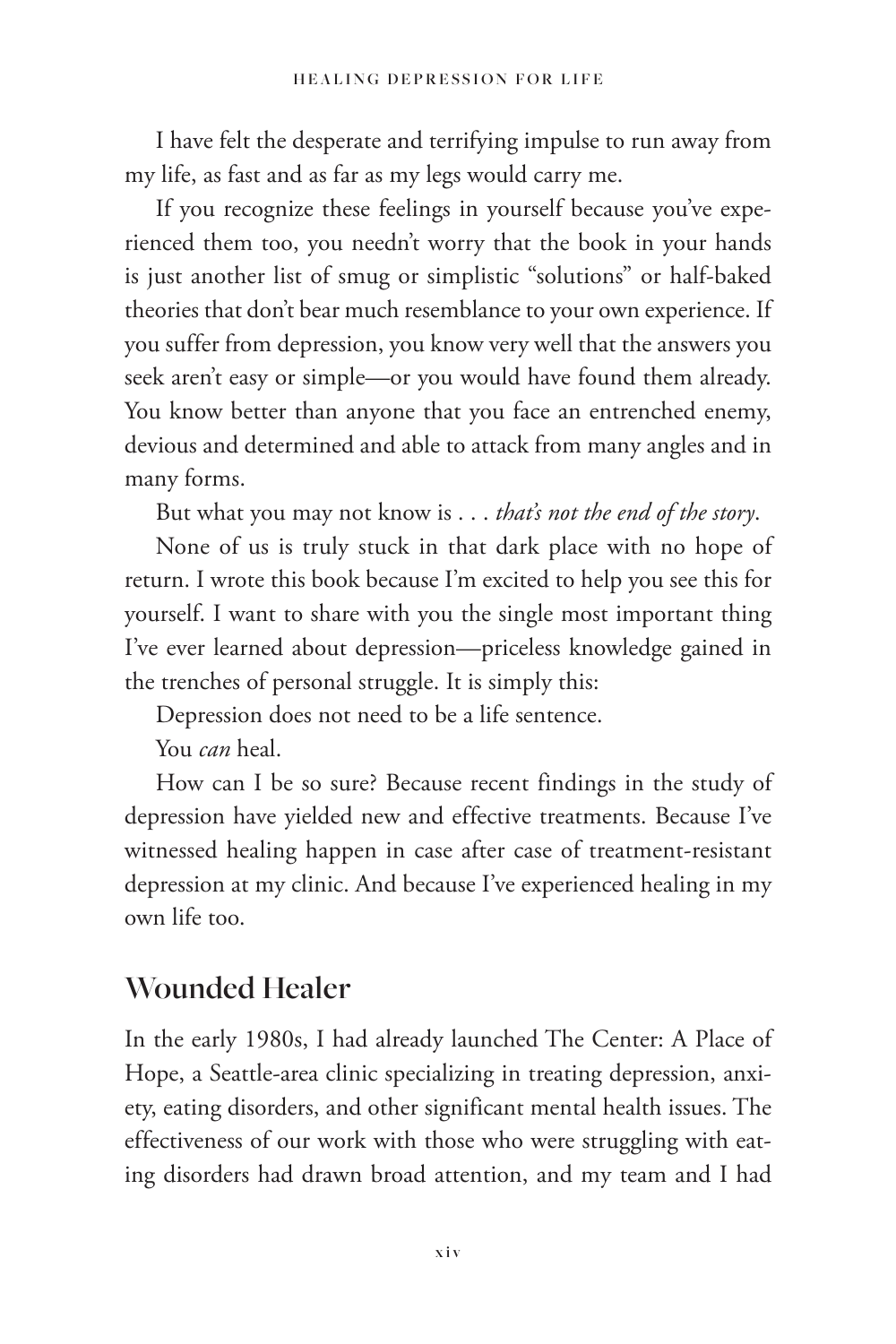begun to develop the "whole person" model for helping people heal after other methods had fallen short. As we refined and revised this approach, we discovered that our clients achieved substantial progress with our direction and their hard work. More and more desperate individuals came to our clinic; media opportunities became frequent; speaking engagements and consultations crowded my calendar. I was busy advising others on how to take charge of their overall health and lifestyle habits to achieve the change they so badly wanted in their lives and was seeing real, tangible results.

All the while, my own life was rapidly falling apart.

Working six days a week at a grueling (and foolish) pace, I had begun to make the classic mistake of not practicing what I preached. My diet was a wreck, and I made no attempt to exercise. I self-medicated with false comforts like junk food, excessive caffeine, and other unhealthy choices. Nighttime became a nightmare of insomnia and crippling anxiety. Days were not much better. A deep emotional apathy and physical lethargy overtook my waking hours. I gained weight and looked haggard. Not surprisingly, my spiritual life was coming unglued as well. For decades my Christian faith had been a source of joy and guidance, but now it felt like an obligation, another set of to-do items on my endless checklist. Depleted and desperate, I was not much better off than many of my patients.

In spite of continued success in my psychology practice (a miracle in itself), I began to fear I'd chosen the wrong vocation, going so far as to plan my escape to a whole new city. I chose Colorado Springs far away from our home in coastal Washington—for no other reason than my family had vacationed there when I was a child, so it somehow felt safe, an oasis amid chaos. Truth be told, I felt lost. My depression was so deep I was willing to walk away from everything I had worked hard to build and upon which my family depended.

After months of this downward spiral, something happened that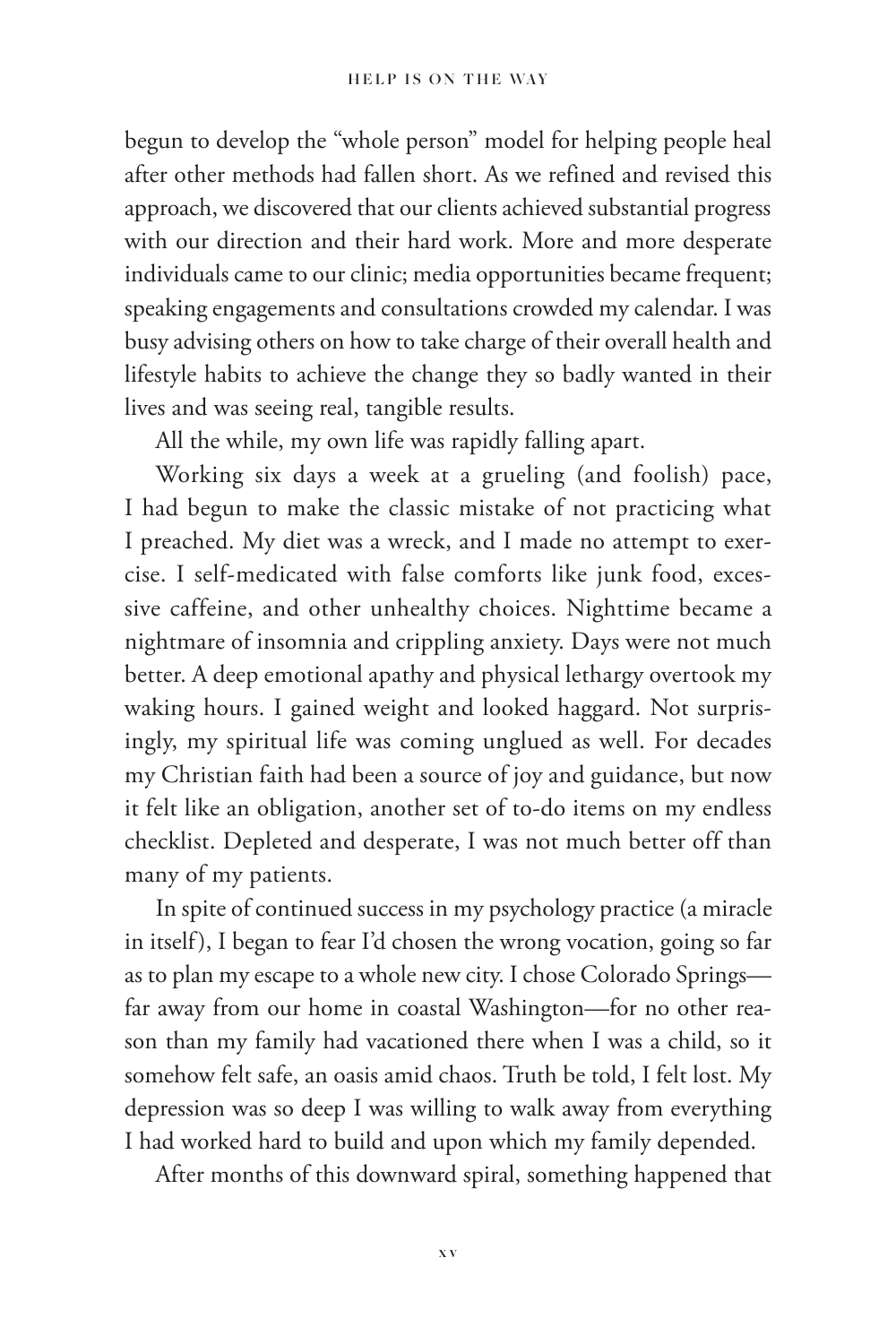turned my life around—without which I honestly don't know where I'd be today.

My lifeline came, ironically enough, in the form of total exhaustion. The people who cared about me most—family members and close friends—stepped in and stepped up to steer me back on course, demonstrating equal measures of loving support and tough love. They worked to put me on a rigidly controlled daily routine that reinstated the healthy habits I knew but wasn't practicing. This involved shortened workdays, regular walks, improved sleep habits, a nutritious diet, time for prayer and reflection, and much more. I had to set new boundaries, and I committed to staying within them, and so I began my long climb back to health and well-being. Throughout that hard and daunting process, I became sold on the whole-person treatment philosophy that has guided our work at The Center for many years now.

I also gained the confidence that allows me to say to you today, *you can heal too*.

#### **Something's Amiss**

In 2016, more than 16 million Americans (6.7 percent of all US adults) experienced at least one major depressive episode. And yet, though the typical modern treatment approach for depression has existed for more than fifty years, the number of people suffering from the disorder just keeps climbing. Research studies report that incidents of diagnosed depression are higher than ever.1 Furthermore, the current popular treatment choices fail to help as many as one-third of all depression patients, who derive little or no benefit from medications or psychotherapy. Millions more experience some relief through these methods but continue to relapse into minor or major depression throughout their lives. Why is lasting freedom from depression so hard to come by? It's a perplexing and exasperating question.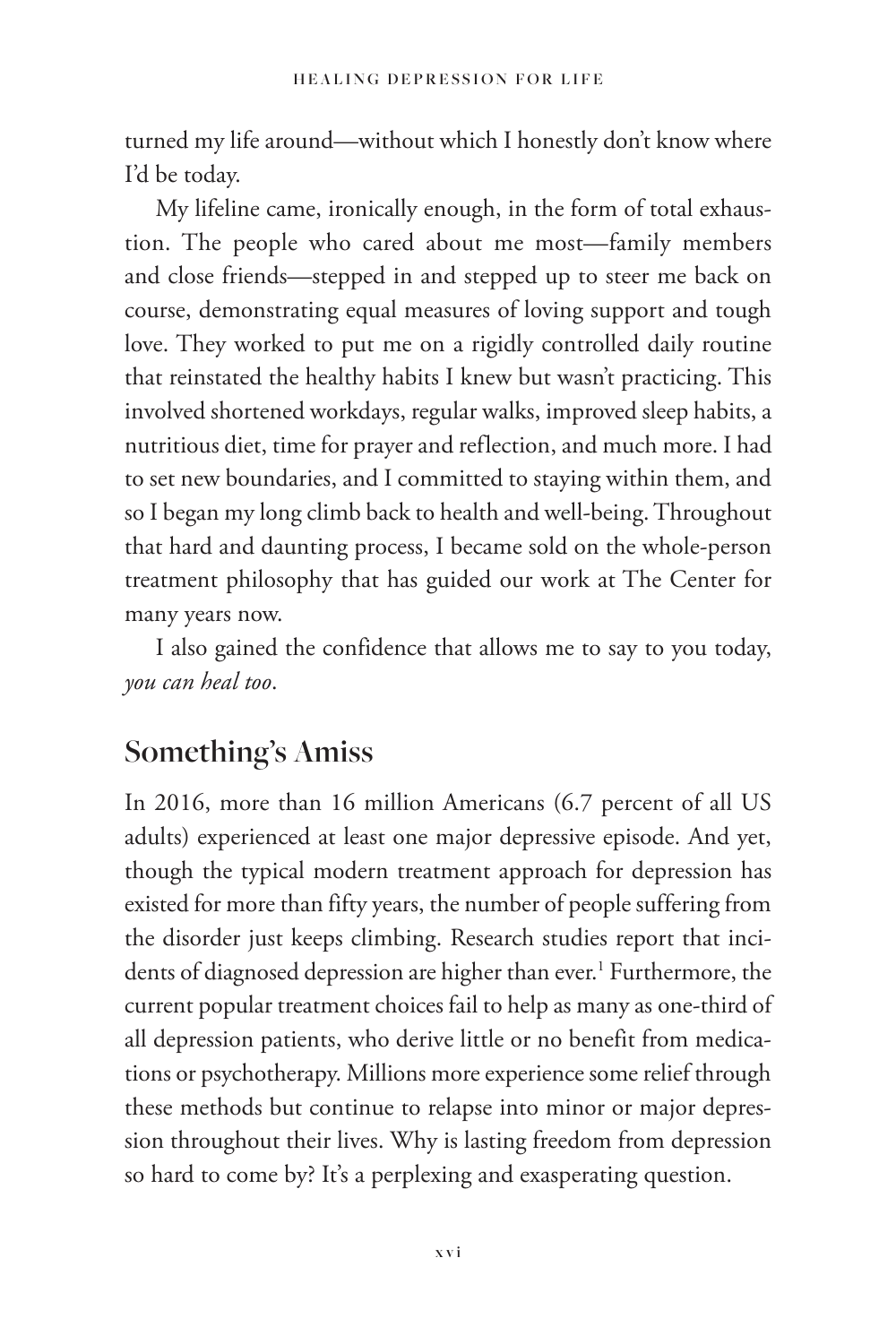Fortunately, more than thirty years of practice and experience at The Center have led us to some compelling conclusions—all of which will be discussed in detail in the chapters ahead. The nation is losing ground in its battle with depression, due in part to one or more of the following:

**Over-prescription and misuse of medication.** In The Center's early years, we saw clients who had tried or were currently taking no more than two or three medications. These days, our average incoming client is taking five different medications or more. Often these drugs contribute to the problem or create new issues. More troubling, these multiple medications sometimes compete dangerously with each other in the patient's body or combine in unpredictable ways. And that's before accounting for side effects the pharmaceutical companies have already identified.

In fact, a recent study found that one-third of adults in the US may be unknowingly using prescription drugs that could cause depression or increase the risk of suicide. As one report stated, "A team of scientists at the University of Illinois at Chicago warned that over 200 commonly prescribed drugs carry warnings that depression or suicide are potential side effects. But patients and clinicians may be unaware of this link because the drugs may treat conditions unrelated to depression or mental health. Those include some painkillers; blood pressure and heart medication; hormonal birth control pills; proton pump inhibitors; and antacids."2 Indeed, many medications can lead to serious physical symptoms, which are often treated with—you guessed it—more medication!

**Relying completely on medication as the solution.** When general practitioners prescribe psychotropic medications without the input of a psychiatrist or other mental health specialist, and when patients request medications based on self-diagnosis drawn from Internet research or a TV-commercial-fueled desire for a certain brand of medication, we often see a person given an antidepressant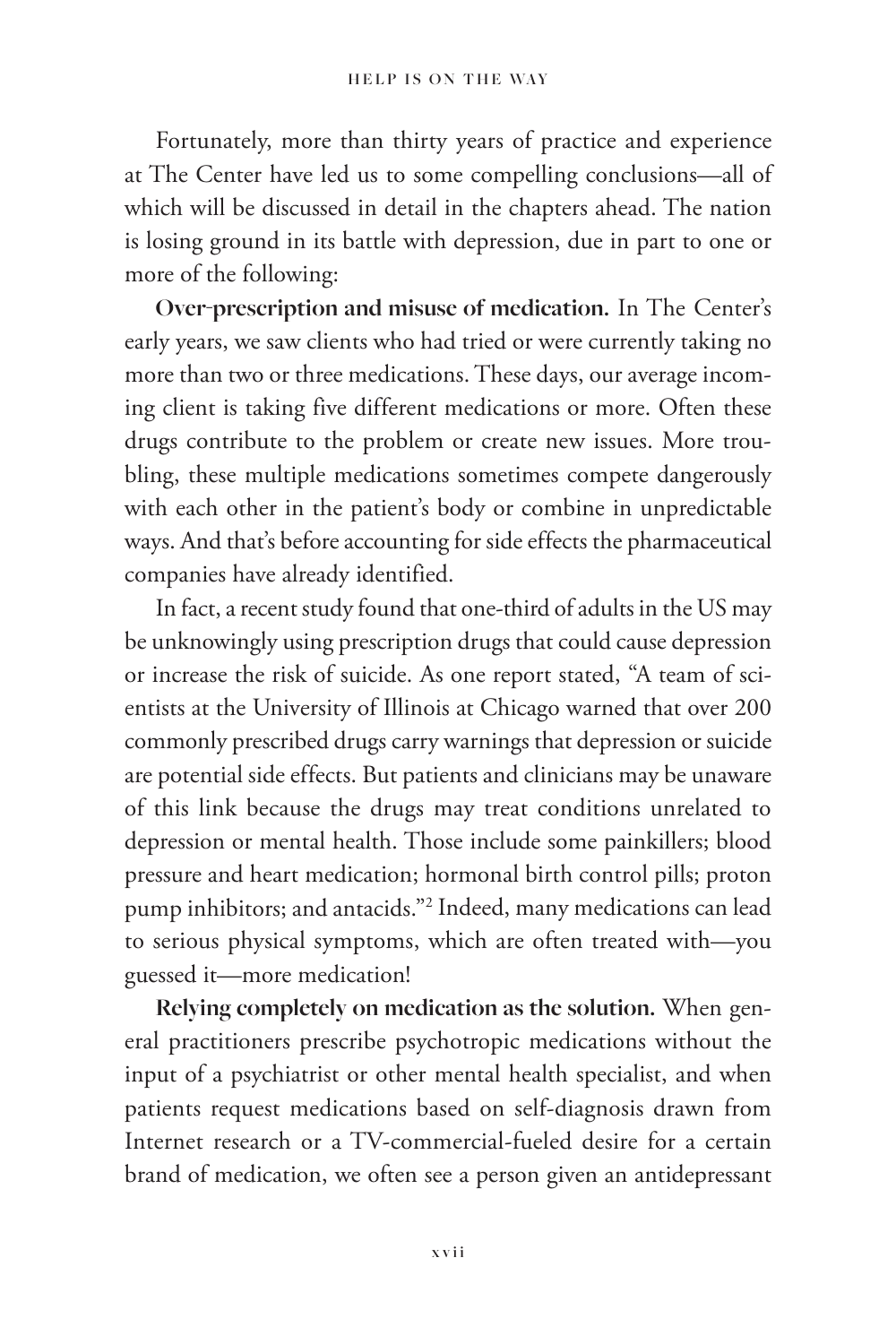when they're really suffering from an anxiety disorder (and vice versa). Medication is too often perceived as a quick fix, to the exclusion of other possible—and necessary—care.

**One-dimensional treatment answers.** There's an old saying: "If all you have is a hammer, everything looks like a nail." In the context of medical care, that means physicians who are trained to think that all disease is the result of a biochemical malfunction in the body will naturally reach for one-time "magic pill" fixes, excluding other options. I should say at the outset that I have high regard for skilled, compassionate physicians. But my work with hundreds of depressed clients has caused me great concern about the typical medical model of treatment. Often medical practitioners ignore alternative causes for chronic depression and quickly prescribe a pill as the cure-all. Despite current research showing that many other wellness factors affect our mood—such as gut health, sleep patterns, inflammation in the body, and behavioral habits—a disappointing majority of professionals continue to limit analysis and treatment to what's going on in a patient's gray matter.

**Shortsighted self-help books.** The problem is made worse by self-help books that overwhelmingly reinforce this narrow approach. That is, they see depression as purely a problem in the brain that can be resolved through cognitive or mood therapy and/or with drugs designed to affect the brain's chemical makeup. Such books have sold well thanks to the many thousands, even millions, of readers who have successfully used these methods to heal. However, their effectiveness is mostly limited to people with mild depression or the regular "blues." Those conditions certainly form part of the depression epidemic, and techniques that address them make a valuable contribution. But they also leave millions of Americans who suffer from more serious and chronic forms of depression out in the cold.

**Toxic emotions.** Before reaching for typical medical treatments, it's important to examine what I call the "three deadly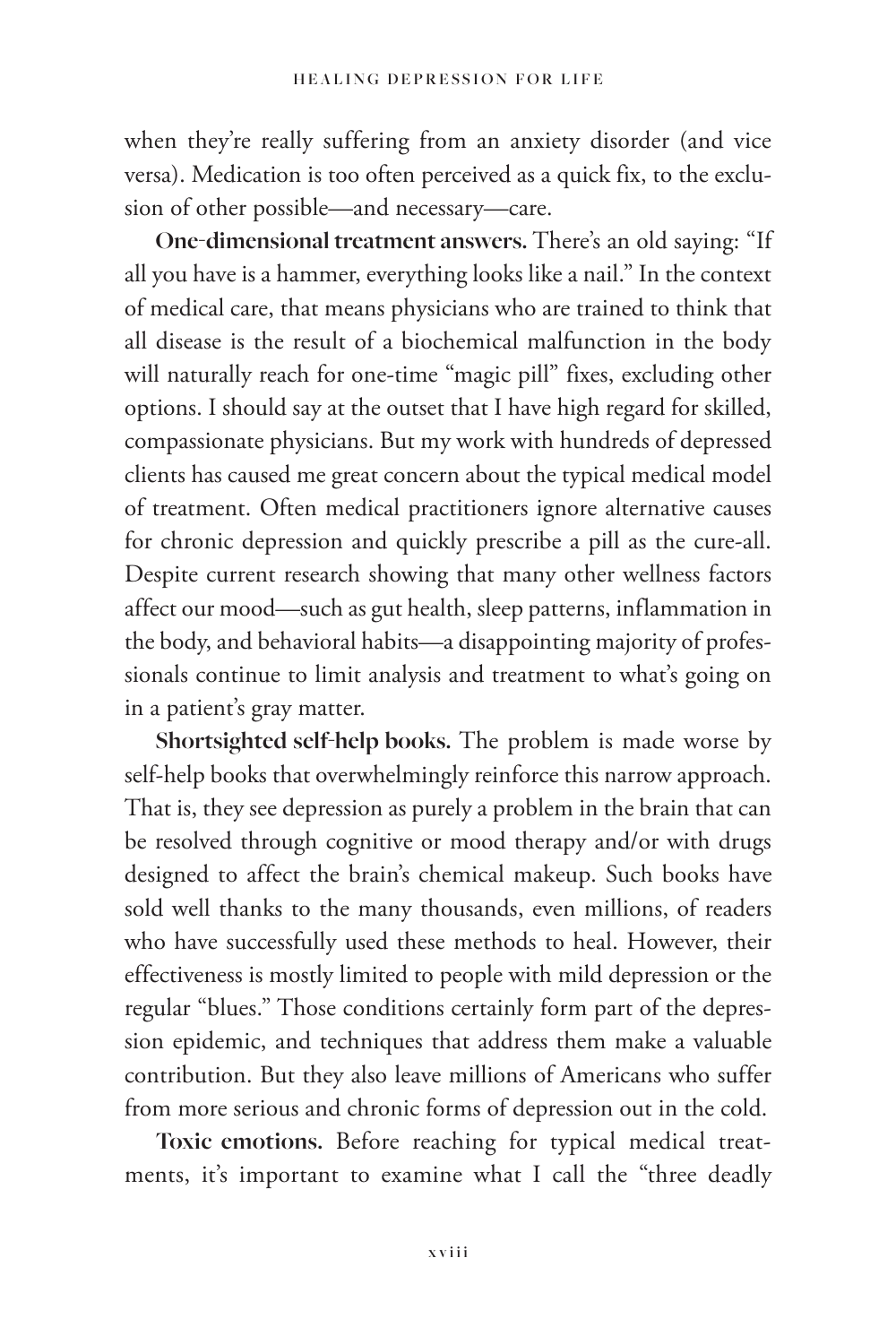emotions"—anger, fear, and guilt. Chances are if someone is struggling with depression, he or she is also suffering from the unhealthy influence of one or more of these emotions.

Unresolved hurt, for example, often manifests itself as anger in relationships and can diminish a person's capacity for intimacy, which leads to isolation, bitterness, and resentment. Anger directed inward is a common fuel for self-destructive behaviors like addictions and eating disorders.

Fear typically begins as ordinary worry, the normal "what ifs?" we all experience. But those can spiral out of control, turning into anxiety, panic attacks, and eventually generalized anxiety disorder a common breeding ground for depression.

Guilt comes in two forms: true guilt, when a healthy and emotionally developed person knows he or she has done something wrong; and false guilt, which is unwarranted and leads to shame. From there, it's a short step to feeling broken, unworthy of love, or otherwise "defective"—all precursors to depression.

**Unforgiveness.** One of the most universal contributing factors to depression in our clients—which is often not explored by other treatment providers—is entrenched resentment or an inability to forgive. The negative emotions that linger when a person hasn't forgiven someone can create a state of chronic depression, which damages the body on multiple levels. We have seen such strong evidence that these factors play key roles in depression that our treatment approach routinely includes shining a light on those dark, secret places.

**Distractions and addictions.** While technology has enabled us to create more community ties and stay in touch with far-flung loved ones, the disturbing and largely unexplored reality is that technology also promotes distinct patterns of isolation and social conflict that contribute to depression. Many of our guests at The Center exhibit all the signs of withdrawal from a physical addiction after just a few days without their electronic devices.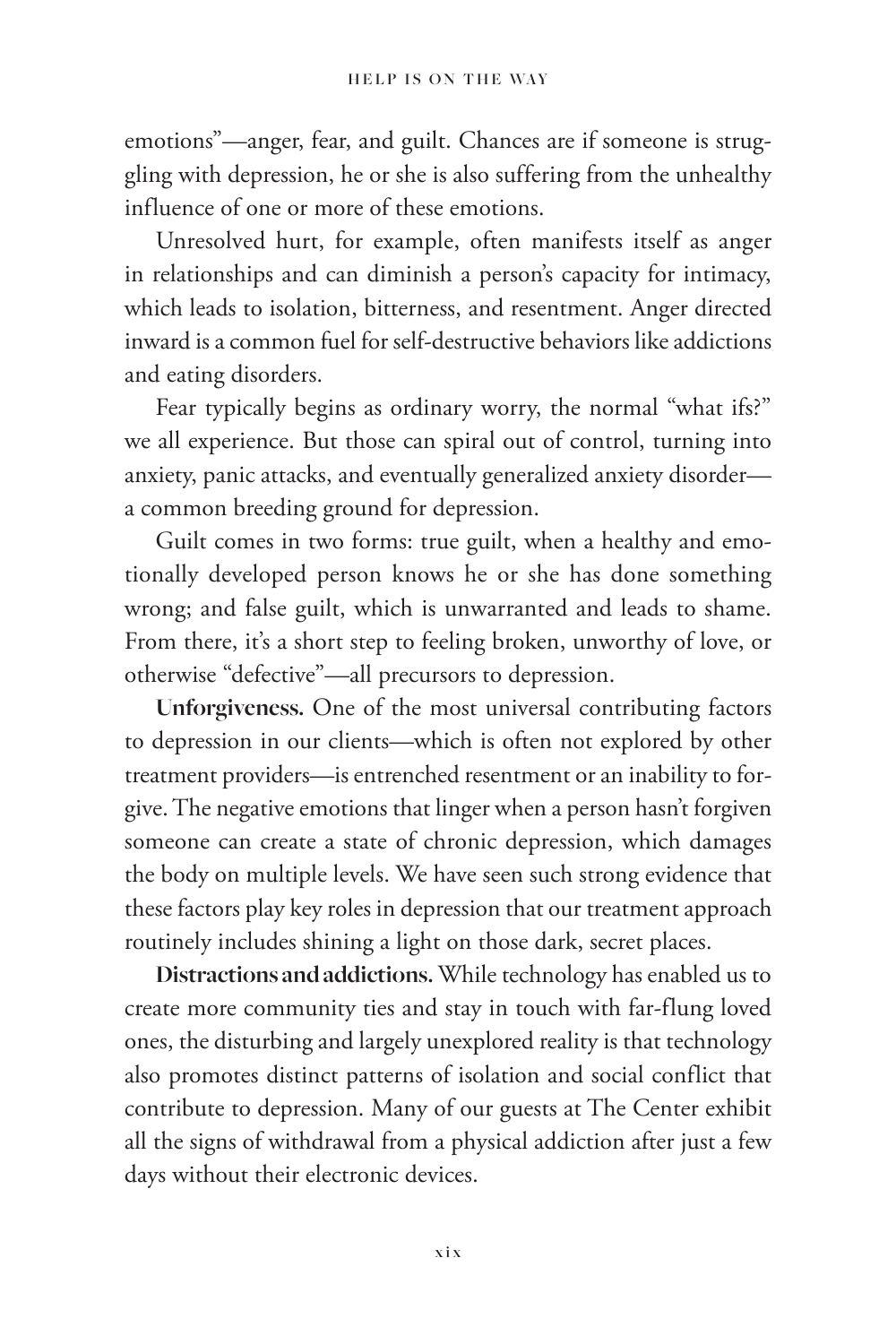Other addictions play a role in depression as well—some of which are hidden from view, like dependency on prescription painkillers or illicit drugs. Still others fall into the category of "soft addictions," such as overeating, shopping, gambling, television viewing, video game playing, oversleeping, and online connectivity. Depression frequently goes hand in hand with addictions of some kind. Facing them, and starting the recovery process in those areas, is critical to success in healing from depression.

**Physical pollutants in the body.** Few people are aware that common chemicals in our diet, like artificial sweeteners and preservatives, are actually neurotoxins that build up in the body and interfere with our health. In treating depression, it's vital to find and eliminate these hidden sources of stress.

#### **Whole-Person Healing**

As you can see, depression is not limited to what's happening in your head. Far from it! Numerous factors have contributed to the onset and severity of your depression, and each of these must be addressed throughout the healing process as well. That's what I call the wholeperson model of treatment. To illustrate the idea, here's a story that's typical of many clients we see at The Center.

John came to us in his early forties with severe depression. He'd been depressed for a long time, but his symptoms had grown significantly worse in recent years. By the time he checked into The Center, he rarely left his house, was a hundred pounds overweight, had major digestive upset, and was taking multiple medications—three for depression, one for anxiety, and a variety of over-the-counter meds to help settle his gut. Looking for help, he'd "done it all," he told us, like so many of our guests.

But years of traditional therapy and visits to various medical specialties had led to disjointed and ineffective care. Based on a careful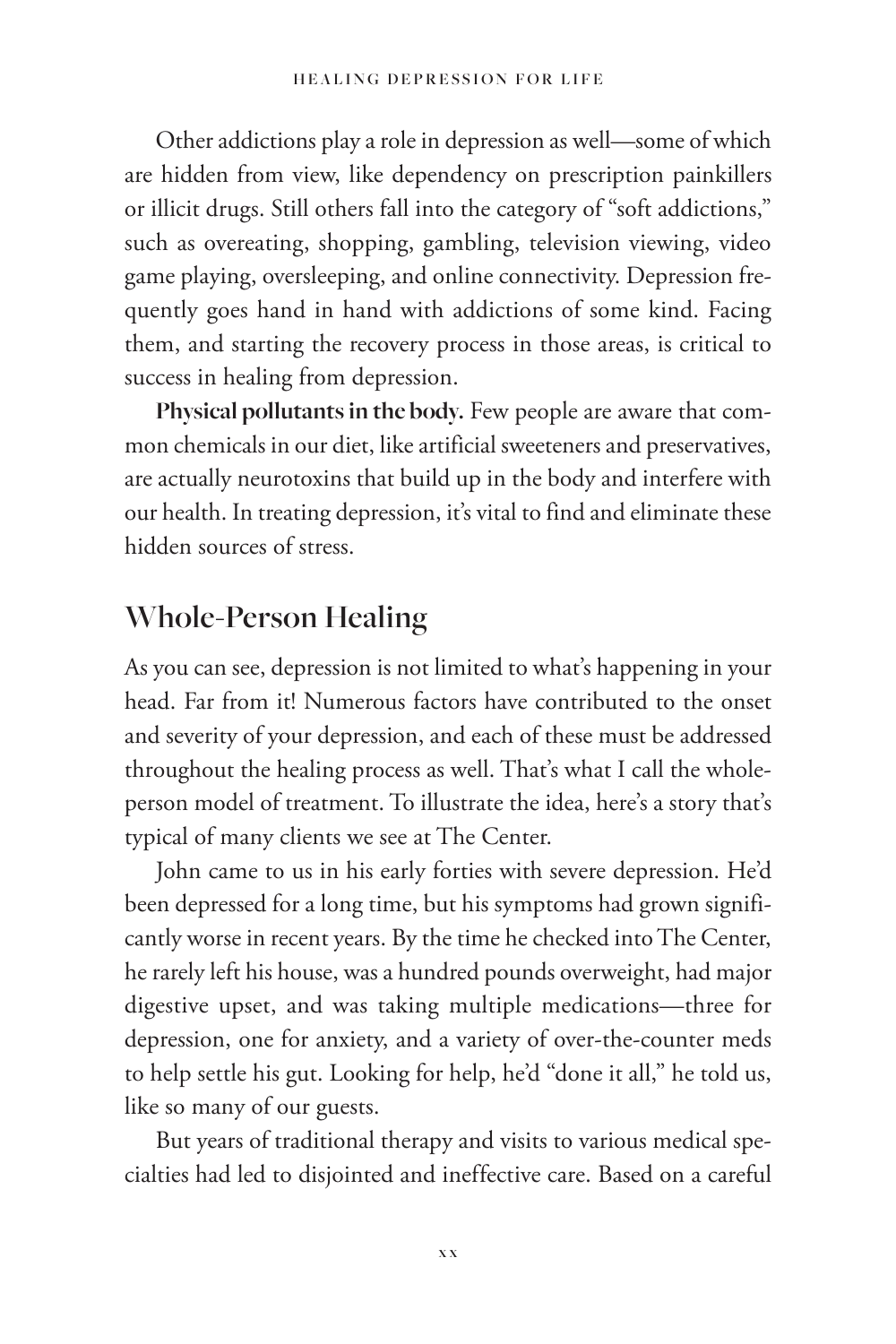review of his files, it was clear he had gotten some good advice here and there, but in treating his diverse medical problems, the assortment of practitioners he'd seen had never asked this one simple question: "What's going into your mouth every day?"

Yes, he talked to more than a few doctors about his rapid weight gain and the effect it had on other physical problems, but those conversations usually had gone something like this:

"You know you need to lose some weight."

"Yeah, I know I need to lose some weight."

"You need to eat better."

"Yeah, I know I need to eat better."

Round and round it went. But circling an issue means you never get to the core of the problem, something the whole-person approach aims to avoid.

What we found during John's intake assessment shocked us. He was self-employed and worked from home, a fact that allowed him to hide an incredible addiction: John consumed an average of twelve pots of coffee a day. Not twelve *cups*. Twelve *pots*. He shared with me that no one had ever asked him how much coffee he drank, so he had never thought to mention it before.

So, in addition to his depression, John had evolved numerous other issues that were directly undermining his recovery. All that caffeine had rinsed the B vitamins out of his system, severely upset the balance of "good" bacteria in his gut, and derailed his appetite, causing him to binge eat large amounts of sugar. That, in turn, caused hypoglycemia. Since coffee had become his only fluid intake, his body settled into a state of permanent dehydration, degrading his mental acuity and other bodily functions at the cellular level. And yet, despite how horrible he felt, he was seriously dependent on coffee.

"I need it just to help me get through the day," he insisted.

Over the next few weeks, we helped John to rehydrate his body.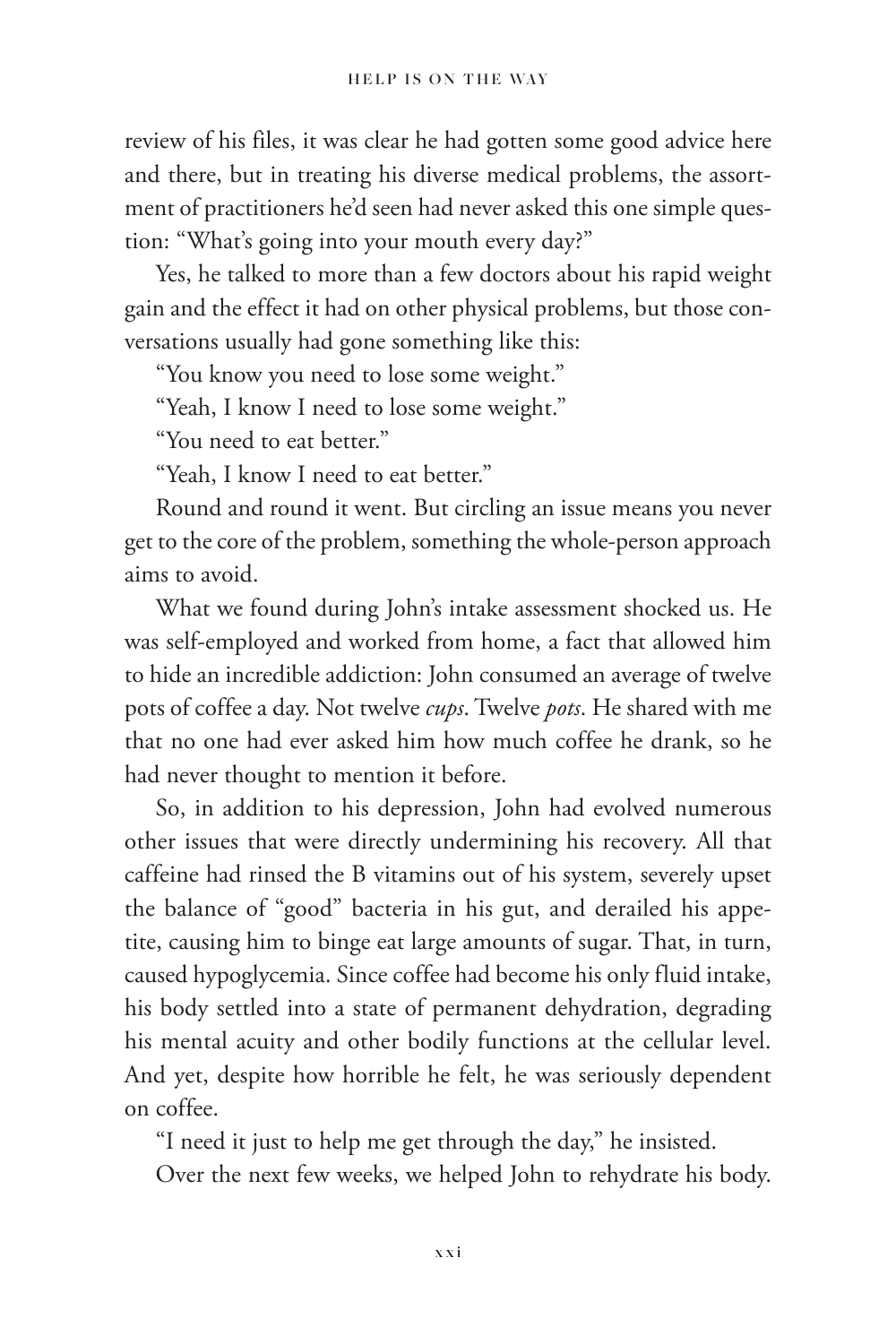("One bottle of water for every cup of coffee.") Eventually, his coffee intake dropped to three cups a day—and none after 10:00 a.m. Once a week he got an IV bag full of vitamins, minerals, and amino acids, which activated his brain chemistry. His cravings started to decrease, especially for sugar and caffeine. For the first time in years, John began eating a healthy breakfast and lunch. He steadily lost weight, and his energy levels and sense of well-being increased measurably each week.

We practice "mindful walking" at The Center. When John arrived, he could not make it even halfway around the block, saying things like "It takes energy just to breathe." At the end of a month, he was walking six laps every day. The physical changes improved his selfesteem and sense of hope. He walked out of our clinic speaking with optimism, gratitude for being alive, and confidence in a better future.

The last time I spoke with John, he reported doing remarkably better than just a year prior. He'd lost even more weight and sustained his increased physical activity through tennis, a sport he loved but had abandoned years ago when it became too difficult to leave his house. His business improved along with his mood, and he was down to one medication for depression.

This is what whole-person treatment looks like in practice: working together on multiple healing fronts all at once. Often our patients have never suspected a connection between their depression and other factors like sleep quality, technology use, nutrition, lifestyle, and behavioral health issues. It comes as a surprise when we ask them to think outside the traditional treatment box and address the whole mental health matrix, not just a single factor.

#### **The "Why Not?" Approach**

My response to reluctant strugglers is to ask, "What have you got to lose?" And I'm asking you the same thing now. In the following pages,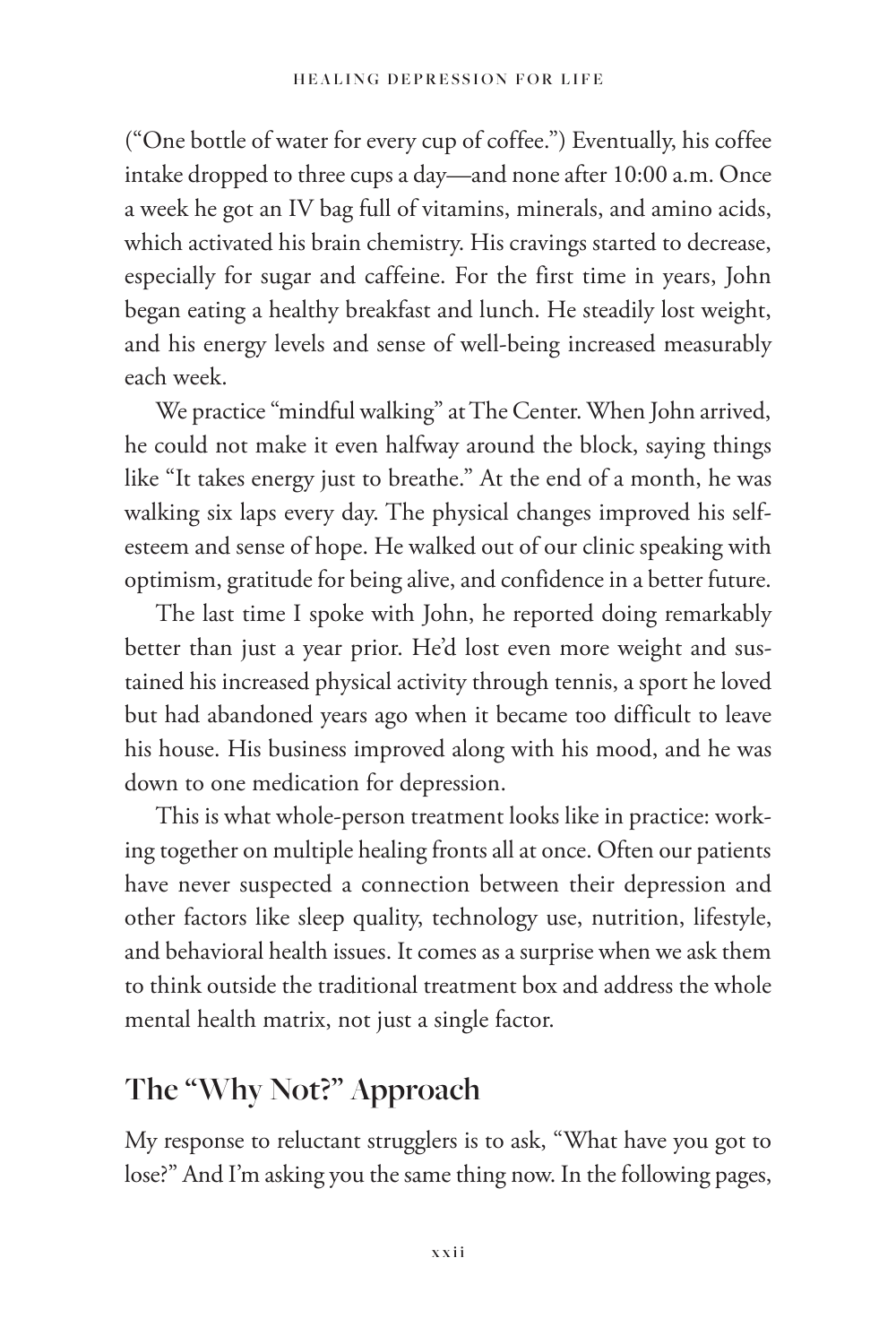I'll suggest things you might never have tried before in your attempts to be free of depression. Some will challenge you in unexpected ways. Some will test your resolve by asking you to address old wounds, thought patterns, and addictions. I'll be honest with you: none of these remedies fall into the category of "magic bullet" or "quick fix." They'll require you to buy in and commit—just as I did years ago when I realized I needed to set boundaries for my recovery. No one could do that part but me. It takes courage, perseverance, and an open mind. My approach is not to throw multiple things against the wall and see what sticks. The whole-person plan is a proven method that works. For thirty years, I've watched people desperate for help and without hope find themselves again, regaining the vitality and buoyancy that had been submerged due to months or years of depression.

Healing depression is not only possible; it is achievable. But it will require taking a hard look at your life and adjusting your lifestyle in some cases, permanently. The whole-person plan is not a magic bullet, nor is it a once-for-all fix. The road to wellness is less like a detour back to where you were going and more like following a new road to a new destination.

I expect healing to be hard work, but it's worth it. Begin this journey by asking yourself, *Why not?*

- If healing from depression is a thousand-piece puzzle, why not find all the pieces and put them in place so the picture of your life is whole again?
- If you've tried everything else you can think of to be well, why not try the things you haven't yet thought of?
- If you're truly sick and tired of being sick and tired, why not go all in with a full-spectrum housecleaning of your life?
- If you feel ready to abandon hope, why not ask for help from family, friends, and professionals who can also learn from a whole-person point of view?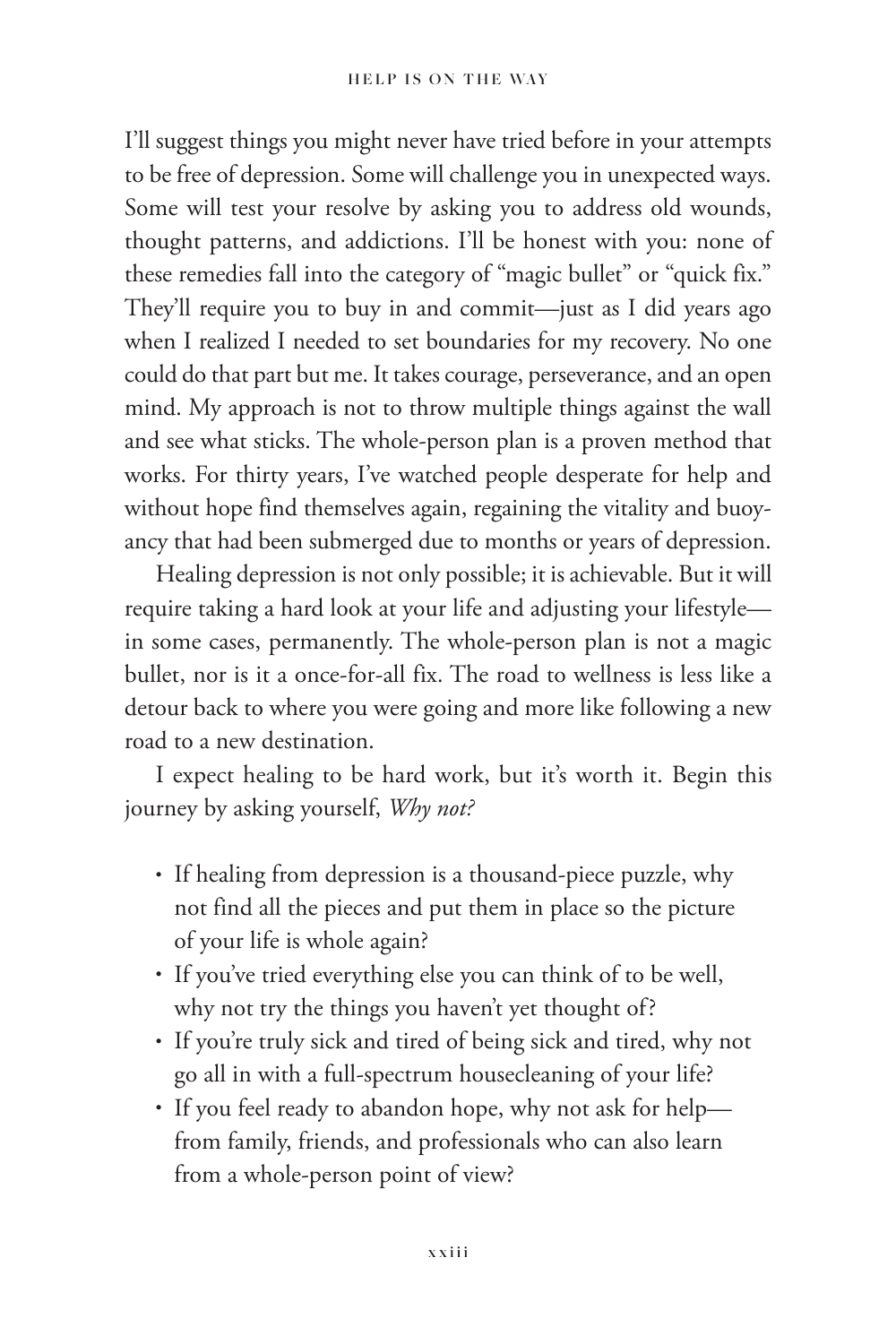• Most of all, why not seek God's help? Spiritual factors are often overlooked in traditional treatment for depression, but no one knows better how to restore you to health than God.

You were not born to suffer or to barely survive. You were born to thrive. The time will never be more right to begin your journey back to abundant wellness.

As you look forward, the path may seem impassable, an impossible climb over the pain, despair, and depletion you've been burdened with for so long. I encourage you to imagine instead standing on the crest of that mountain, vibrant and victorious, looking to the bright horizon ahead. Can you picture that? I know you can! Let's get going together.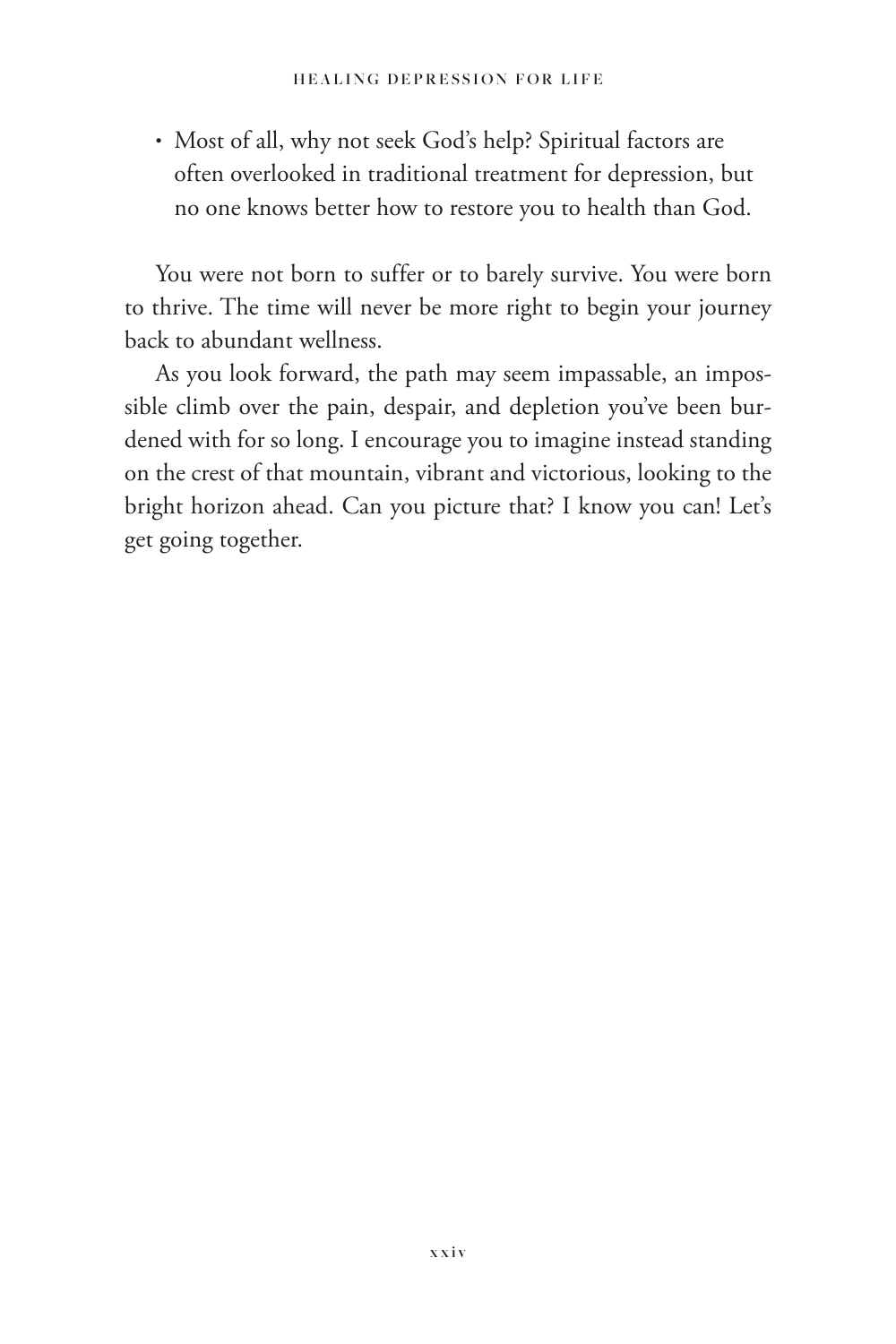#### <span id="page-23-0"></span>**Chapter 1**

## Finding a New Path Forward

*Why Lasting Healing Can Feel like an Unreachable Mirage*

We've all heard it before: "Depression is all in your head! Just give it time." Or worse, "Snap out of it already!"

This kind of advice is rarely loving or helpful—though, like the broken clock that is accurate twice a day, it occasionally manages to be sort of right. That is, for people who are experiencing an ordinary case of the blues or temporary emotional upheaval due to grief or trauma, time can be an ally, and natural mental resiliency usually does return in due course.

But for millions of people around the world, those more common scenarios are unfamiliar. These individuals are caught in the grip of something larger and more tenacious than that. They suffer from clinical depression, and no amount of glib advice is going to make it "go away." So, here at the beginning of our journey into *Healing Depression for Life*, let's orient ourselves on the map and all agree on a common starting point: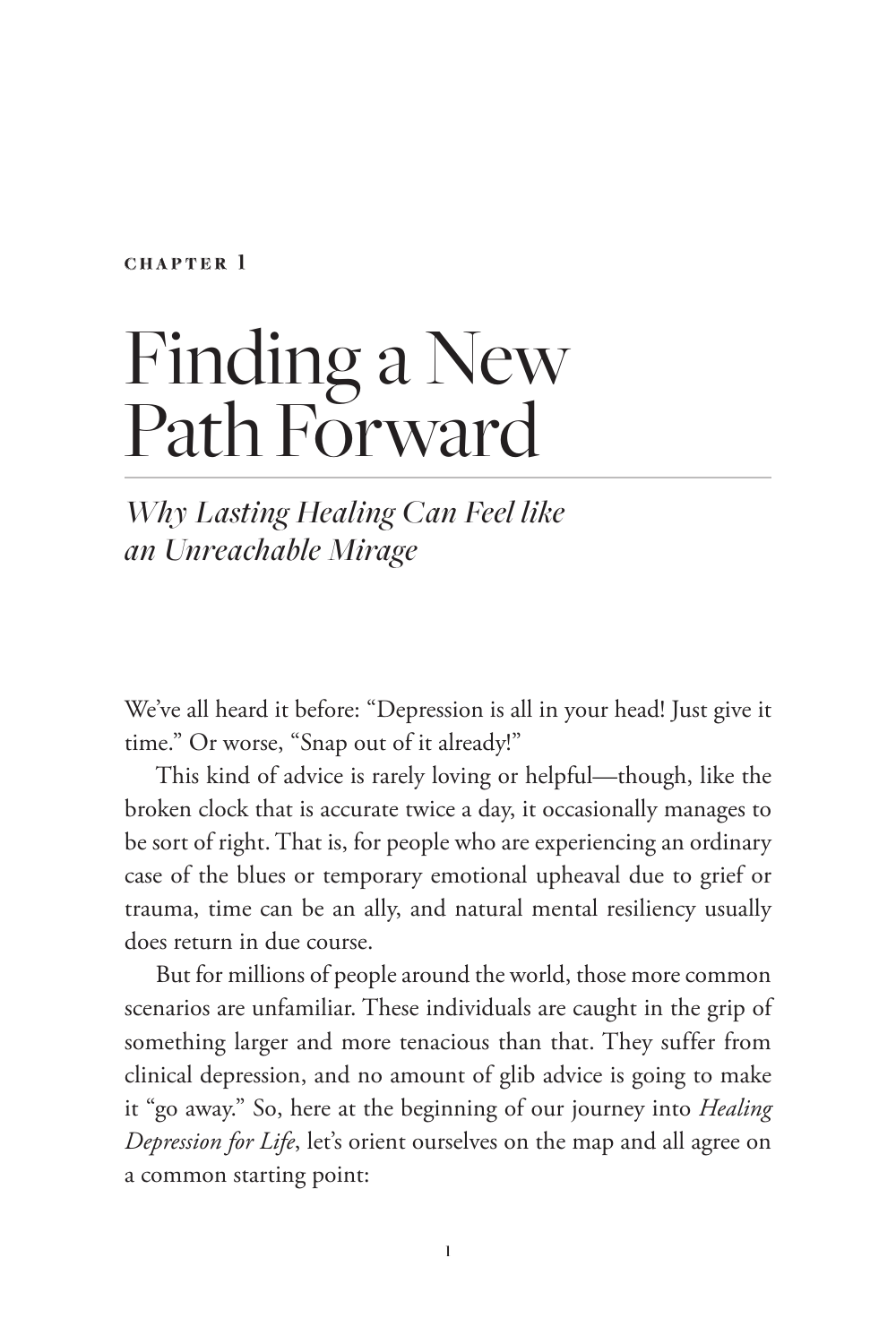#### *Depression is real. And painful. And frightening.*

All too often, depression can even be life threatening when it drains a person of hope to the point of considering self-harm. Beyond the toll it takes on individual lives, depression places enormous strain on families, businesses, schools, and governments. In fact, no corner of society is immune to its disabling effects. That's true across the globe, not just in America. According to a World Health Organization (WHO) bulletin, "More than 300 million people are now living with depression, an increase of more than 18% between 2005 and 2015."1 WHO further estimates that "substance abuse and mental disorders," including depression, are the world's number one cause of disability—the loss of normal function at home and work.

Here at home, the 2016 National Survey on Drug Use and Health revealed that 16.2 million adults and 3.1 million adolescents between ages 12 and 17 had endured a recent "major depressive episode." Around two-thirds of those people suffered life impairments that were rated as "severe." However, approximately 37 percent of these adults and a staggering 60 percent of young people received no treatment of any kind, according to the survey.<sup>2</sup>

To make matters worse, research in recent years has revealed that, of those who do seek help, approximately one-third receive little or no lasting benefit from treatments commonly used today.3 Think about that for a moment: one in three people sees little or no longterm benefit from common treatments for depression. Clearly, the typical approaches offer very limited lasting benefits.

According to the National Institute for Mental Health, symptoms of depression include the following:

- persistent sad, anxious, or "empty" mood
- feelings of hopelessness or pessimism
- feelings of guilt, worthlessness, or helplessness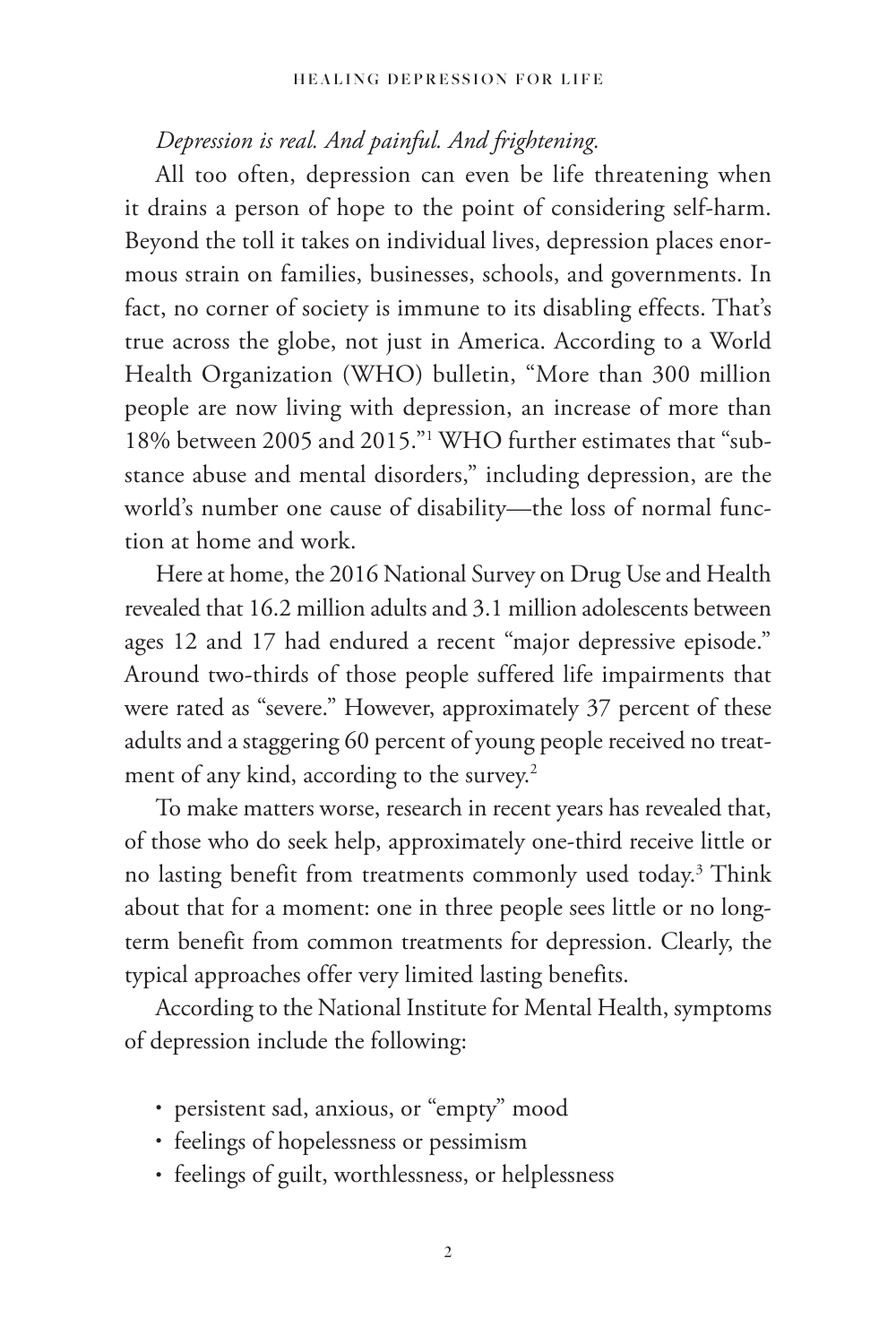- loss of interest or pleasure in hobbies or activities
- decreased energy, fatigue, or being "slowed down"
- difficulty concentrating, remembering, or making decisions
- difficulty sleeping, early-morning awakening, or oversleeping
- appetite and/or weight changes
- thoughts of death or suicide or suicide attempts
- restlessness or irritability
- persistent physical symptoms such as aches or indigestion<sup>4</sup>

At The Center: A Place of Hope, we believe that if a person reports a chronic combination of these symptoms lasting sixty to ninety days—far beyond what's expected in cases of the ordinary blues we all experience from time to time—then he or she is in need of coordinated care for major depression.\* Our admissions specialists assess the severity of depression in those seeking help using three criteria: hopelessness, helplessness, and despair. Once a person's experience can be characterized by words as bleak as these, they have long lost the ability to "snap out of it."

That so many people do reach this point in their lives makes depression a human tragedy of stunning proportions.

#### **No More Quick Fixes**

Now that we've established the magnitude of the problem, let's agree on a vastly more important fact: *it doesn't have to be this way.* Healing is possible, now and for good. So why do we continue to fall so short? Why do even the lucky ones with access to care so often come away disappointed?

While the answers to these questions are far from simple, they don't take an advanced degree in medicine to understand. There is a certain lack of common sense at the root of the problem. Once you've

<sup>\*</sup> You can find a self-assessment for depression symptoms in appendix 1 on page 205.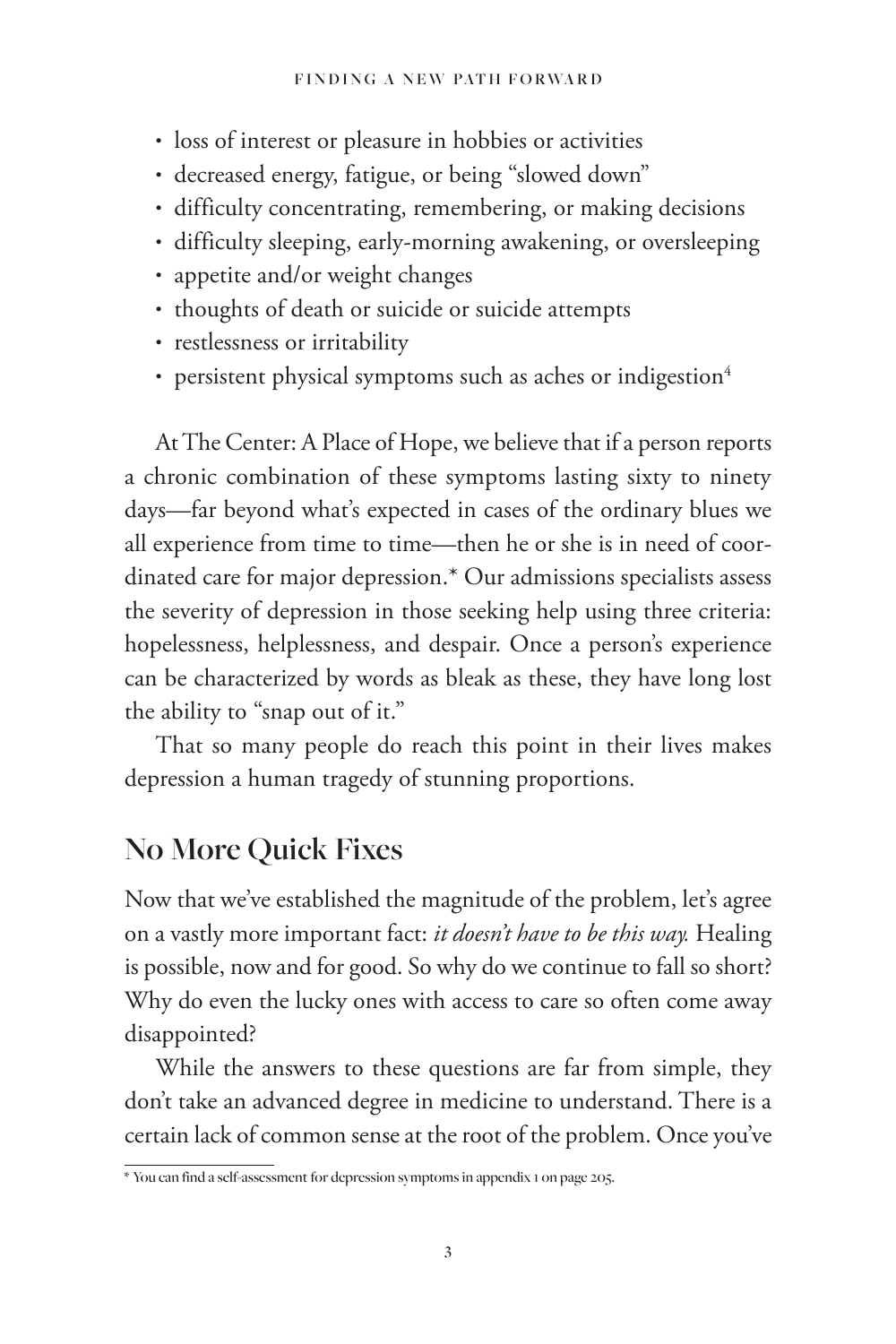seen that fact, there in plain sight, the mud starts to settle and the view becomes clearer.

Here's one way to get your head around it. Imagine you take your car to the shop. It's hard to describe to the mechanic exactly what seems to be going wrong. The best you can do is to say, "It's just not right." The engine doesn't fire right up in the morning the way it used to. There's no pep anymore when you hit the accelerator. The steering is sluggish and unresponsive, and the tires inexplicably lose air no matter how often you refill them. The heater is stuck at lukewarm, and all the radio speakers sound muffled, ruining your favorite music. You used to love this car. Now it's no fun to drive at all.

As you conclude your list of the car's "symptoms," the mechanic nods sagely and assures you he knows just what's causing the trouble. "You need a tune-up!" he says, with great confidence. You are not the expert, so you take his word for it. "Come back tomorrow, and everything will be back to normal."

You can see where this story is headed. The next day after the repair work, you start the engine to head home and discover that nothing has changed. In fact, you feel worse about things, because now you're out the cost of a tune-up and the time spent waiting for the work to be done. You turn around and tell the mechanic to try again. And so, day after day, the list of ineffective repairs grows longer and longer, and you feel further and further away from your goal. Discouragement sets in, and you're about to give up on the prospect of ever driving a functional car again.

The problem is easy to see in this made-up example: *the mechanic is assuming the car's troubles are caused by just one thing.* Instead of looking at the vehicle's systems as an integrated, interdependent whole, he has been trained to see it only as a collection of separate parts. Repair, in his view, is about fixing the broken piece, period. No need to look in the trunk for problems he's sure are under the hood.

Not only that, *the mechanic sees your car only in light of all the others*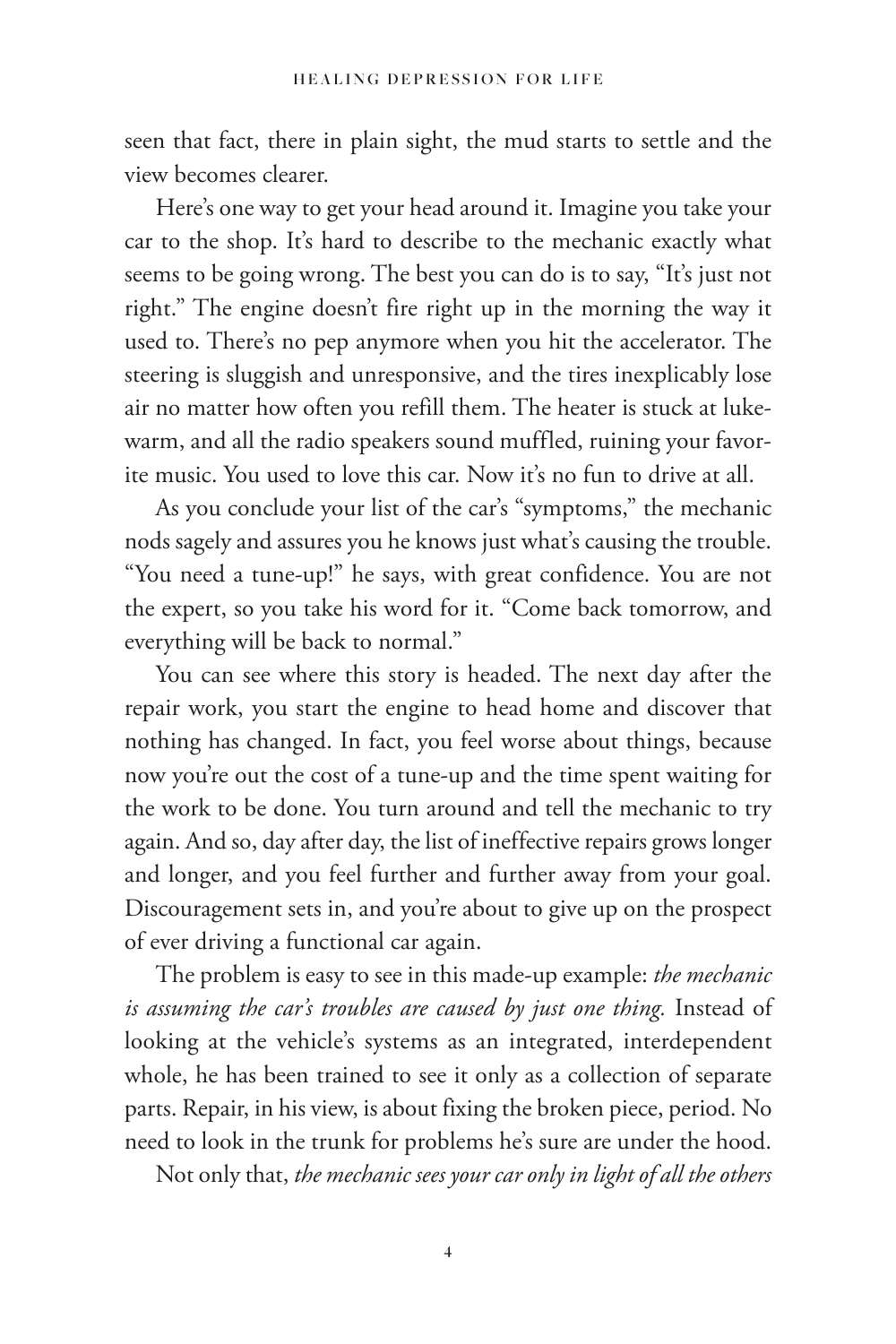*he's worked on lately.* Last week, a Chevrolet came in with some of the same troubles and, lo and behold, the tune-up worked! Suddenly, to him, all cars that have lost their pep fall into the same category and require the same treatment.

Now, please don't think I'm disrespecting mechanics or the caregivers they represent in this little fable. Nearly everything they are trained to do is effective under the right circumstances. Sometimes a tune-up is exactly what's called for. But if it becomes a one-size-fitsall solution to every malfunction—no matter how complex or multifaceted its causes and no matter the differences between individual automobiles—that's an approach sure to lead to as many failures as successes. Maybe even more.

#### **Treatment Is a Team Effort**

That's what has become of standard treatments for depression these days. Care providers tend to use their favorites as singular fixes for a disorder that is never caused by one thing alone. In my experience, depression always arises from multiple factors converging in a person's life. Treating one thing at a time, with one method at a time, is akin to expecting new tires to revitalize a car with multiple systems on the blink.

Below is a list of commonly prescribed depression treatments these days—and the reasons why each on its own is unlikely to produce lasting healing.

#### *Medication*

More than thirty years ago, on December 29, 1987, the US Food and Drug Administration approved the antidepressant drug fluoxetine, now well known by its trade name, Prozac. The first drug of its kind, it marked a radical shift in how depression is treated in the world. Prozac belongs to a class of drugs called selective serotonin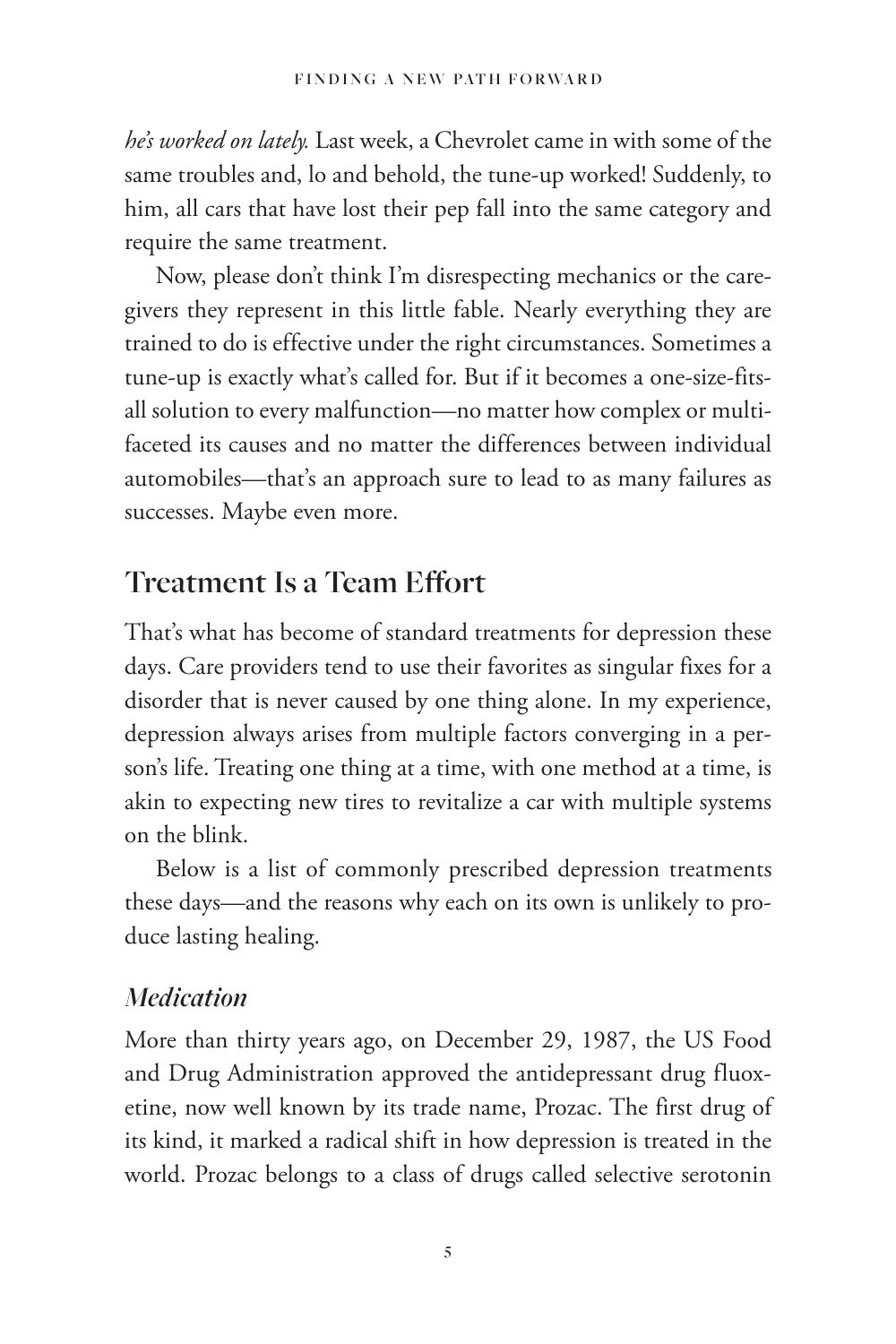reuptake inhibitors (SSRIs) that is thought to increase levels of the neurotransmitter serotonin by interfering with the body's ability to reabsorb it from the bloodstream. Scientists theorize that a lack of serotonin is at least partly responsible for symptoms of depression.

The discovery of SSRI drugs—and now there are many different versions on the market—was hailed as a revolution in the treatment of depression and other mental disorders. But in the intervening years, while antidepressant medications continue to be widely prescribed and many people do derive some benefit from their use, evidence has mounted that they are not the "magic bullet" doctors once hoped they would be. Here are a handful of reasons why:

- In numerous studies, SSRIs performed only marginally better than placebos.
- Patients taking antidepressants show roughly the same improvement as those being treated with talk therapy alone.
- Between 65 and 80 percent of people on antidepressants relapse into depression within a year.
- SSRIs carry side effects for many people, some of which are significant. These include trouble sleeping, sexual dysfunction, loss of appetite, dry mouth, rash, abnormal dreams, and more serious effects like seizures and an increased risk of suicide.
- It is now recognized that discontinuing the use of SSRIs can be difficult, similar to withdrawal from other addictive drugs.

Don't misunderstand: I am not opposed to the use of medications, which can sometimes stabilize an individual enduring an acute crisis. Further, I am privileged to work in conjunction with many brilliant, caring physicians who skillfully use pharmaceuticals as part of their therapeutic regimen. I believe antidepressant medications have a vital role to play in recovery for many people. They can calm the chaos of a major depressive episode to give you a chance to rest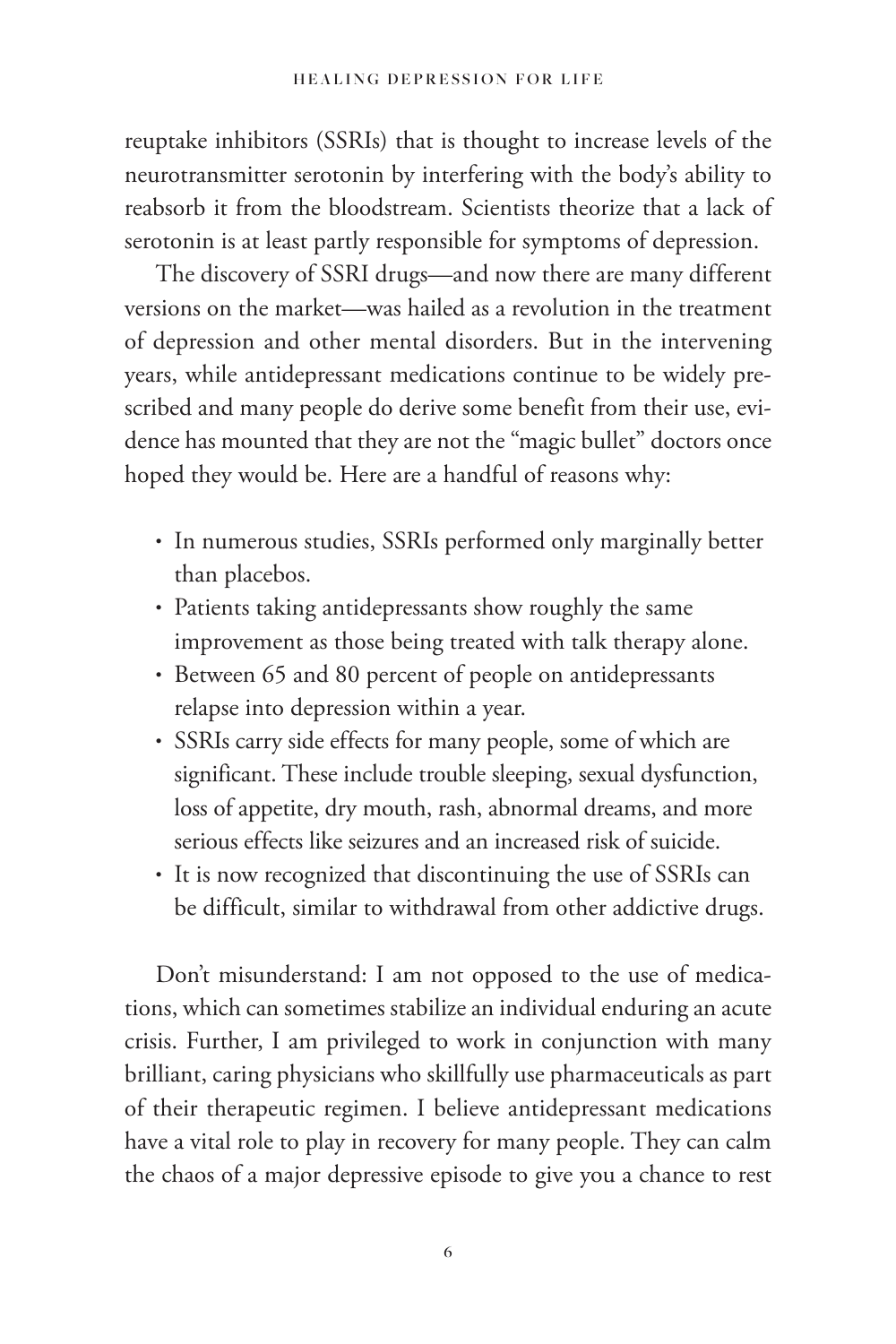and regain your footing. What they can't do is fix the reasons you became depressed in the first place—and that is perhaps the biggest drawback of all.

Underlying the use of antidepressant medications is a mostly unspoken but powerful medical philosophy that asserts the problem is largely (if not entirely) biochemical in nature. For many decades, the medical establishment has regarded psychology and psychiatry with suspicion, calling these fields "soft science." That's because measuring mental health or dysfunction is not as simple as tracking physical markers and manifestations. Doctors trained in strict biological models are more comfortable with mechanical causes and cures for illness—even mental disorders. Some distrust talk therapy or behavior adjustment as inherently untestable. ("It's all in your head" takes on a different meaning in this context.)

Once a person accepts this view and starts taking medication with the expectation that "everything will be fine now," then doctors and patients alike stop considering all the other causes and remedies we now know have a role to play. These are the puzzle pieces we look for in the whole-person model of treatment: diet, other medications, built-up toxins in the body, physical conditions, life circumstances, emotional environment (past and present), allergies, spirituality, sleep habits, addictions, and more. Uncovering and correcting problems in these areas of your life takes commitment, sacrifice, and work, so it's easy to see the appeal of a pill that does it all for you.

#### *Talk Therapy*

Again, it's important to understand that there are many gifted therapists in the world doing excellent work to provide hope and healing to their clients. I have great admiration for caring, trained therapists who consistently offer wisdom and compassion to their clients. These professionals create a healing space where a person can feel safe—perhaps for the first time—to explore painful wounds from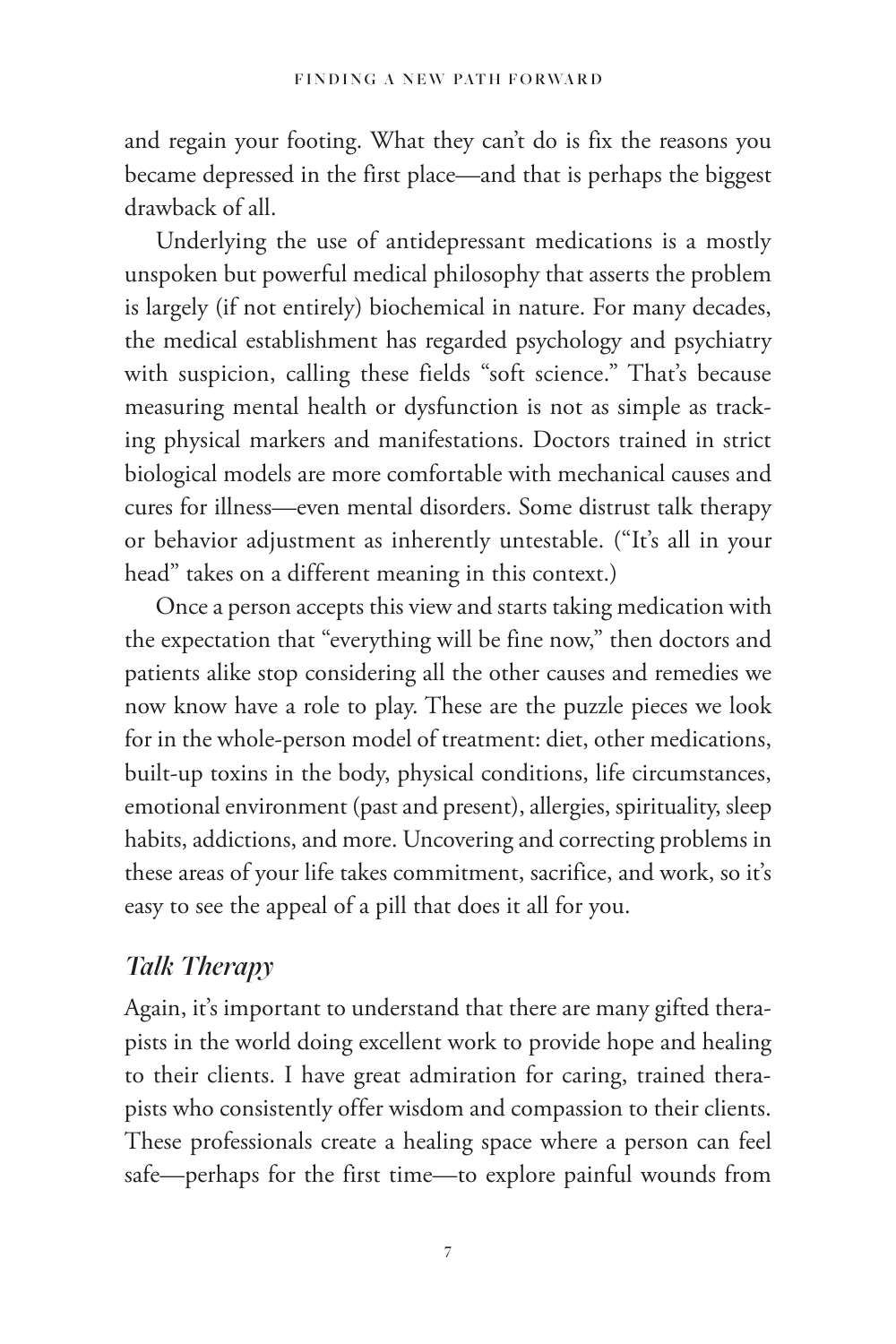the past or confront present-day circumstances that are intolerable. Like the car tune-up, this may be exactly what someone needs who is suffering a typical case of doldrums or who is in the process of recovering from the grief of loss.

But for those in the grip of major depression—remember, these are people who are hopeless, helpless, and despairing—talk therapy alone is unlikely to produce lasting relief and healing. Here's why:

- Talk therapy rarely integrates a thorough exploration of physical conditions that contribute to depression.
- Talk therapy is generally a slow process, which is not always suitable for someone who may be considering suicide or who is sliding toward an inability to function on a basic level.
- Talk therapy tends to look backward, searching for old wounds to account for current patterns of thought and behavior. Most often we find plenty of immediate causes in our patients, things that can be addressed here and now.

Working through deep issues with a therapist can be an outstanding component of a whole-person treatment plan, one of many simultaneous avenues for healing. As powerful and helpful as counseling can be, I still believe it should be utilized among other treatment approaches to experience lasting progress in overcoming depression.

#### *Cognitive Behavioral Therapy (CBT)*

While psychotherapy is focused on understanding the root causes of a person's symptoms—often buried out of sight in the subconscious mind—CBT is chiefly concerned with developing strategies for managing those symptoms right now. The idea is to help people see that changing distorted thoughts, beliefs, and attitudes about themselves, others, and the future can have a direct effect on how they feel about those things. Distorted thinking is usually accompanied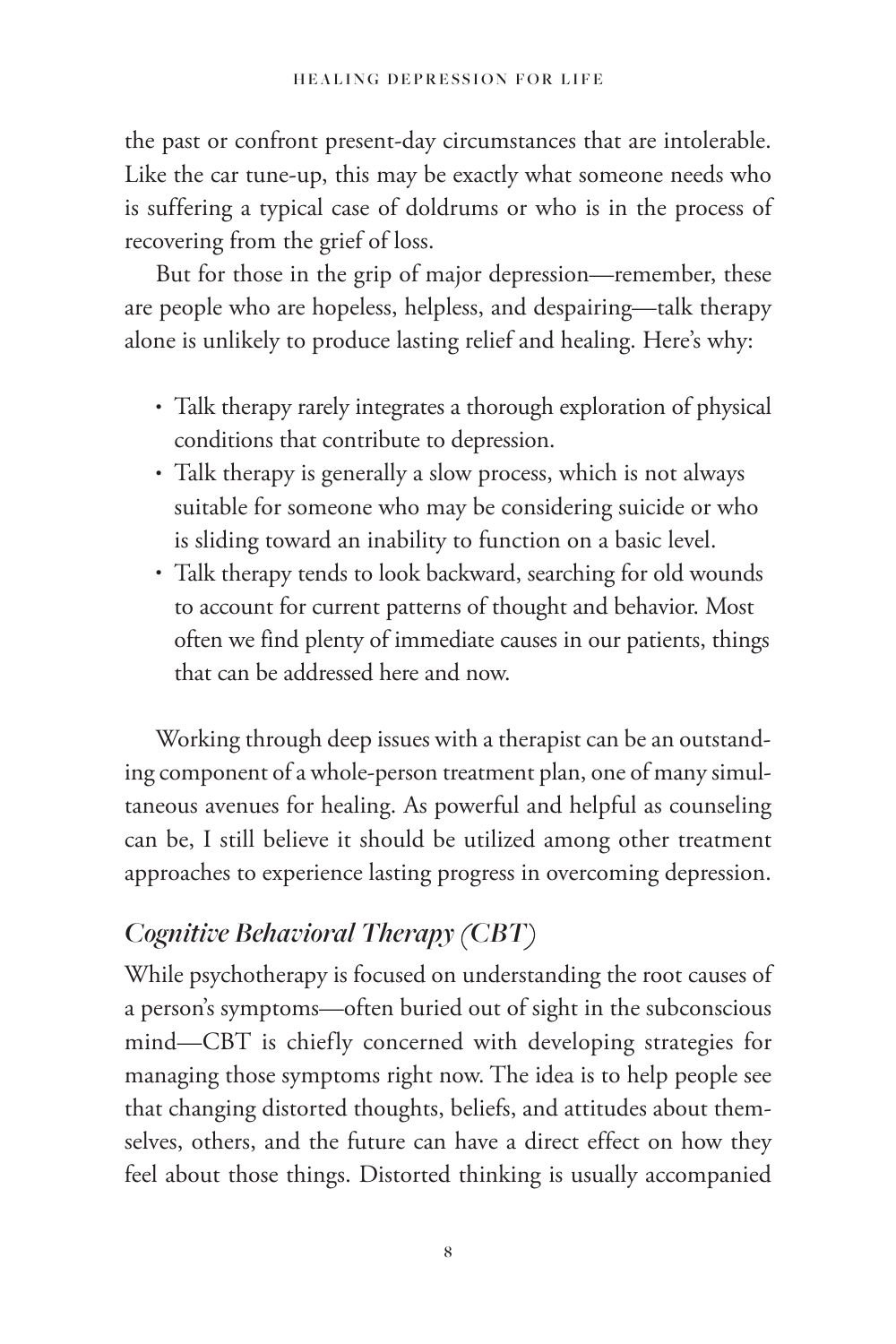by maladaptive behaviors that can likewise be reprogrammed to improve a person's outlook.

Research has shown that CBT alone is at least as effective as antidepressant medication at treating less severe forms of depression, but it is usually recommended in combination with drugs for people experiencing more severe symptoms. Once more, it's clear that CBT has an important role to play, but used in isolation it has the following shortcomings:

- CBT ignores underlying medical conditions that contribute to depression.
- CBT does not address environmental factors, such as exposure to toxins and electromagnetic radiation.
- Being focused on reducing present-day symptoms, CBT does not consider depressive emotions like fear, anger, and guilt or the toxic effect of refusing to forgive someone for a perceived offense.
- As a treatment for depression, CBT is less likely to find and deal with associated mental conditions, such as addiction or anxiety.

#### *Pray (or Meditate) It Away*

Seeking spiritual connection is a powerful and effective part of any healing strategy for people with depression—or anyone else, for that matter. It is absolutely a part of the whole-person model. God truly is the Great Physician.

I want you to know that I believe wholeheartedly in prayer, and in fact, I pray to the God I have faith in nearly every day. What's more, I have witnessed countless answers to prayers in my own life and in the lives of others. As you'll see in part 2, spiritual practices are a central part of the whole-person approach I advocate.

My concern arises when people suffering from depression rely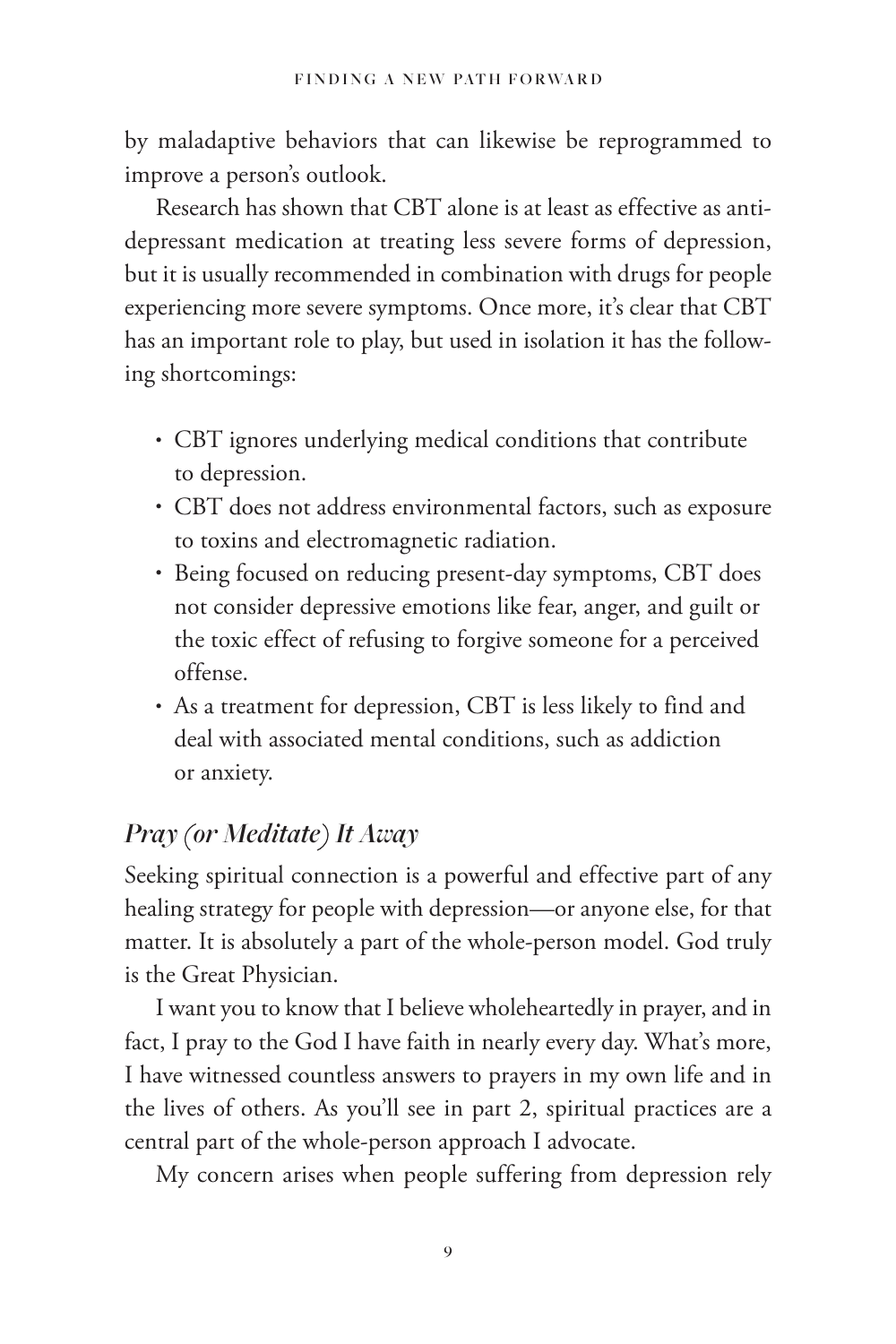*only* on prayer, at the exclusion of other resources available to assist in their healing. Prayer without appropriate attention to other obvious avenues for wellness runs the same risks as other single-focus approaches. If you believe prayer by itself is all you need to heal, you may be less likely to explore your diet, sleep habits, possible addictions, toxic chemicals lurking in your home, harmful emotions that hold you captive, and so on. Spiritual resources are meant to empower you in confronting and changing all those kinds of things, not to distract you from the need to deal with them. I encourage my clients (and myself) to pray especially for wisdom and guidance in dealing with life's many challenges, including depression.

But the most important reason why prayer as a solitary healing strategy can disappoint you in the end is that it runs the risk of deepening your sense of unworthiness and failure—emotions that are key contributors to depression. The inner dialogue goes something like this: *If I were a better Christian (or a more spiritual person), I wouldn't be depressed in the first place. So to turn this thing around, I will double down and be the best child of God I can possibly be.*

Or maybe this: *God, I know I have failed miserably to be joyful and thankful for your many blessings. Please forgive me and help me to heal.*

If these prayers are not accompanied by a commitment to do the work of improving lifestyle choices—for example, examining eating habits and possible addictions and letting go of old fears and wounds—then healing is likely to be inhibited, just as with other singular approaches. Then what happens? Your sense of guilt and even shame stands to deepen, making matters worse.

#### *Nothing at All*

Earlier in this chapter, you read the troubling fact that 37 percent of adults and 60 percent of adolescents suffering from depression receive no treatment of any kind. In many cases that's because access to care is limited for geographic or financial reasons. But just as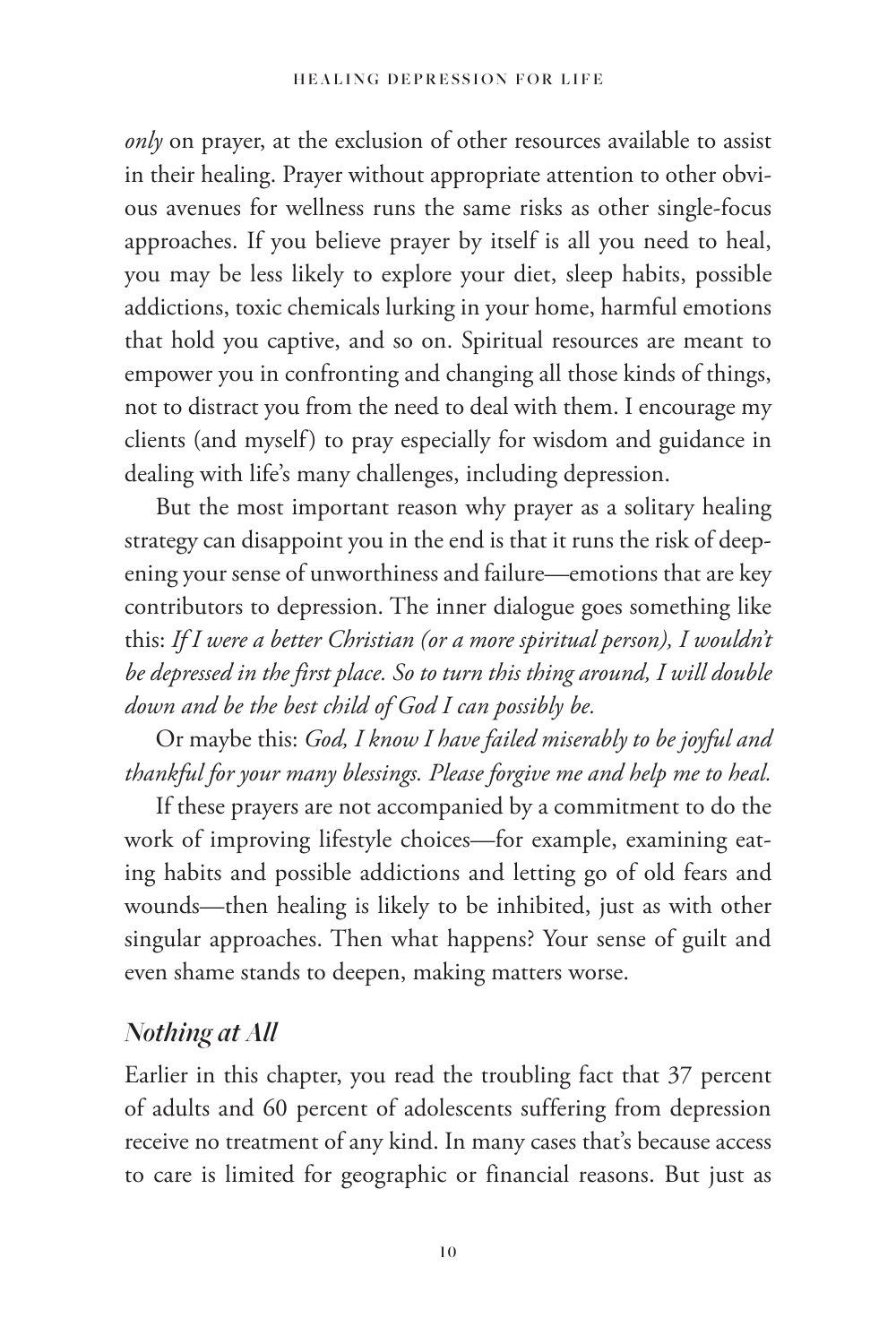often, people don't get the care they need because they don't seek it out, or refuse it when offered. The perceived social stigma of needing help with a mental health issue is still a powerful deterrent for many people. Others have suffered for so long that they are convinced healing depression is impossible, so why bother trying? For these people, living with depression has become the new normal, with the assumption that they'll always feel miserable, so it's best to accept it and muddle on.

Clearly, there's no need to list the obvious limitations of this way of dealing with depression. If this has been your approach in the past, please keep reading! I hope to convince you that healing is not only possible but it's also probable if you're willing to look deeply at all the puzzle pieces that may be currently out of place in your life. Ask yourself, what stigma can there be in gaining control of your diet or your sleep habits, in confronting your fear, anger, and guilt? Why not examine how a lack of forgiveness is making you ill? What have you got to lose?

#### **A Way out of the Dark**

When searching for effective ways to treat and heal from depression, we should be looking not for the one smoking gun but rather for all the missing puzzle pieces. My purpose in discussing the limitations of various treatments when they are employed one at a time is not to criticize highly trained caregivers who are passionate about helping people heal or to suggest anyone should discontinue a treatment pathway that is working. But it also benefits no one for us to ignore the mounting evidence that genuine, lasting healing from depression can be achieved only through integrated, multifaceted approaches that give attention to the whole person.

In the coming chapters, we will look at the whole person to discover what factors might be contributing to your depression and how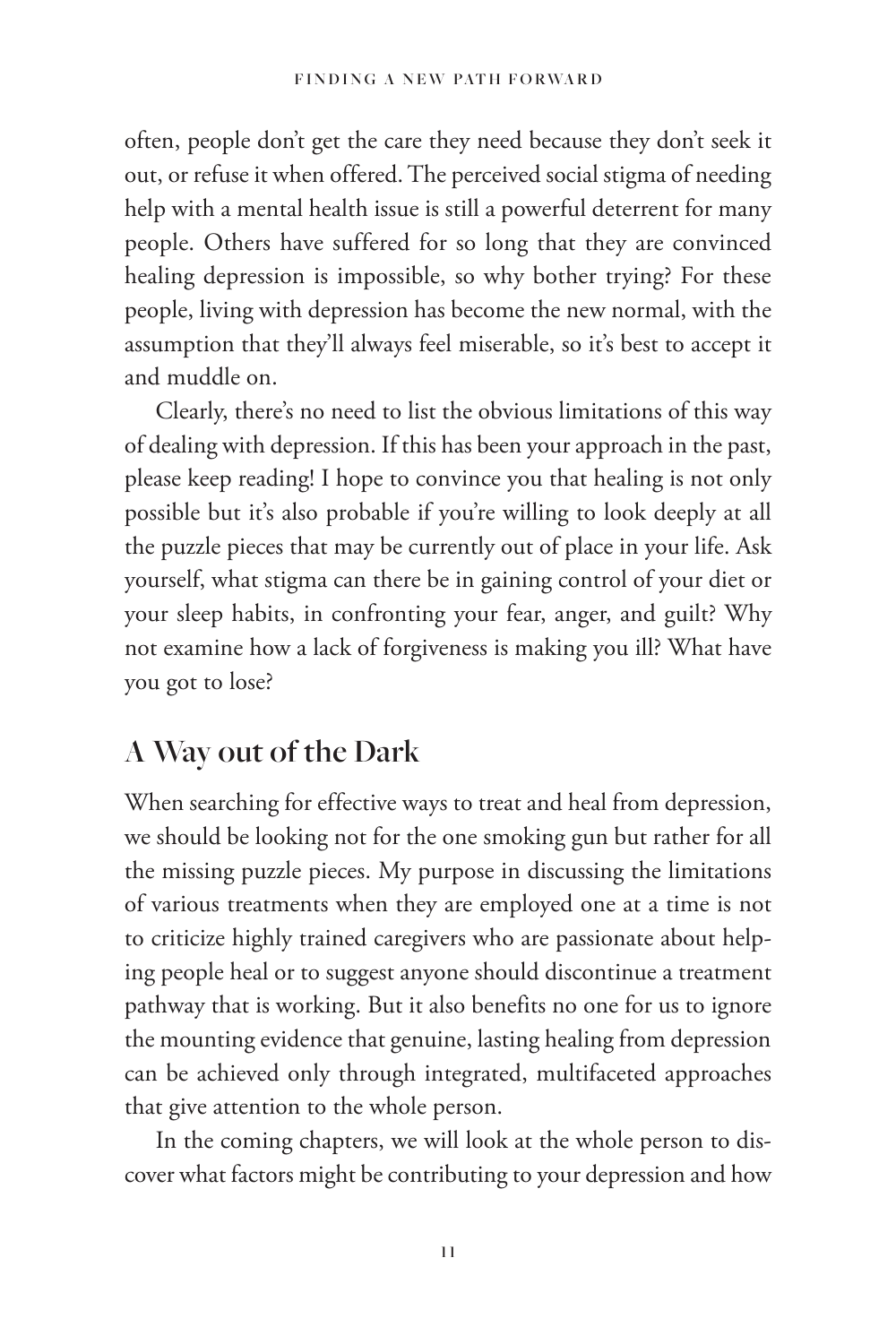you can holistically address those factors. The book is divided into "Mind," "Soul," and "Body," as each of these areas plays a crucial role in your being able to understand and heal from depression. While it may be tempting to jump around, and while the chapters can be read independently, I would encourage you to consider each chapter. As already discussed, treatment is a team effort, and just as it is helpful when looking at individual puzzle pieces to see the picture on the box, you will likely have a better understanding of yourself and your needs if you are armed with all the information in this book.

If you are suffering from depression, or someone you love is, chances are you've come to this book because you've tried other options that left you disappointed and discouraged. The purpose of this chapter is to say, "Take heart!" If previous treatments have not worked for you, the fault does not lie with you but with the common—and mistaken—belief that any *one* drug or process can hold all the answers. Take heart, because the rest of this book will show you how to succeed where other attempts have let you down.

#### **Your Personal Action Plan**

By now it should be obvious that the whole-person model will challenge you to give up false hope in "magic bullets." The treatment ideas in the pages ahead will ask you to work hard, dig deep, and above all, become an active participant in your journey to wellness.

Here are five ways to get started today:

**1. Begin the process of self-assessment by taking inventory of your life.** Look for habits, lifestyle choices, circumstances, emotions, attitudes, and medical conditions that will need more attention as you move deeper into whole-person treatment. Make a word picture of your life. Be honest and courageous. Write down everything that comes to mind.